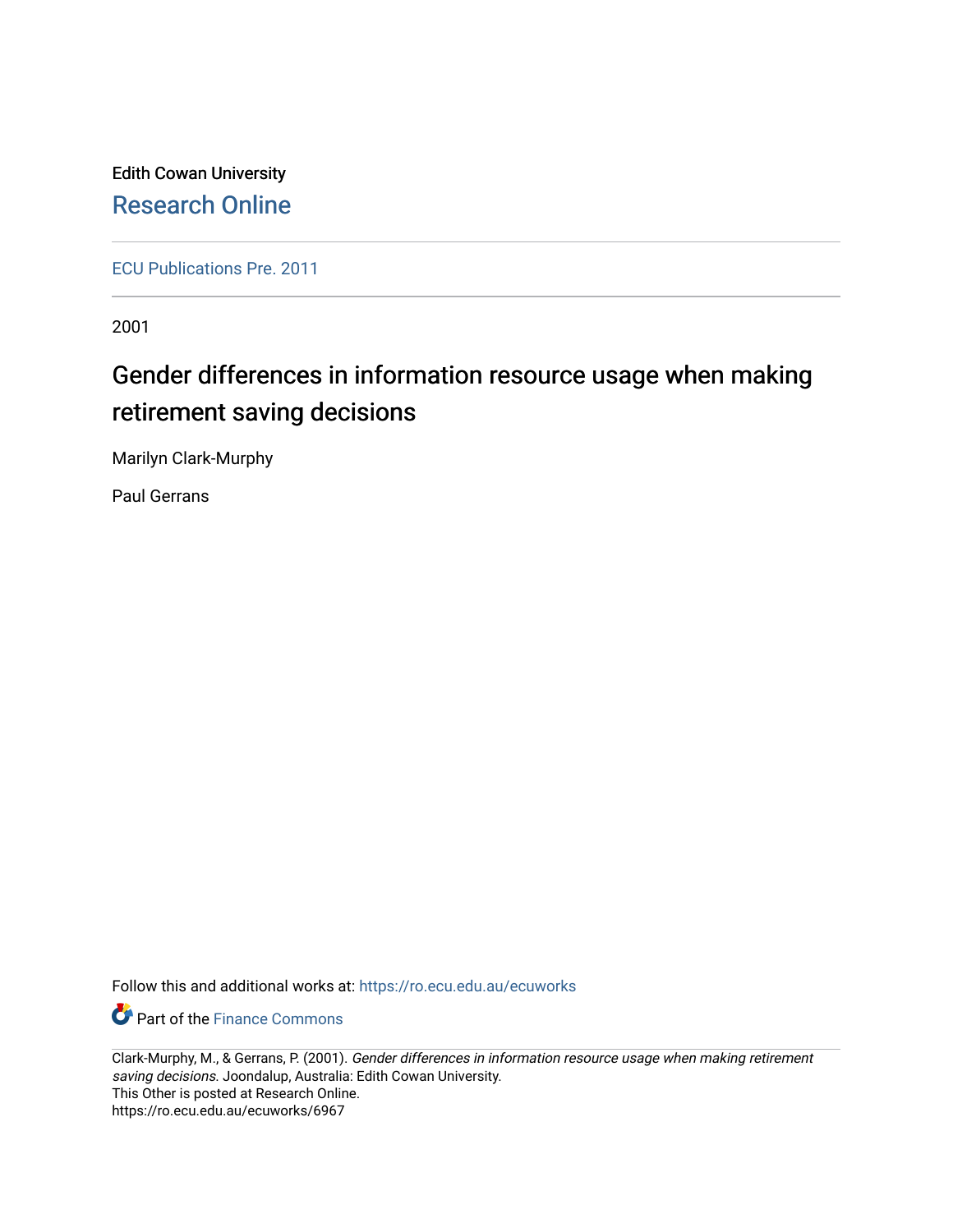### **Gender Differences in Information Resource Usage When Making Retirement Saving Decisions**

*By*

Marilyn Clark-Murphy\*

Paul Gerrans Edith Cowan University

School of Finance and Business Economics Working Paper Series July 2001 Working Paper 01.08 ISSN: 1323-9244

Corresponding author and address: Dr Marilyn Clark-Murphy Edith Cowan University School of Finance and Business Economics Joondalup Campus Joondalup WA 6027 Phone: 61 (8) 9400 5565 Fax: 61 (8) 9400 5633 Email: m.clarkmurphy@ecu.edu.au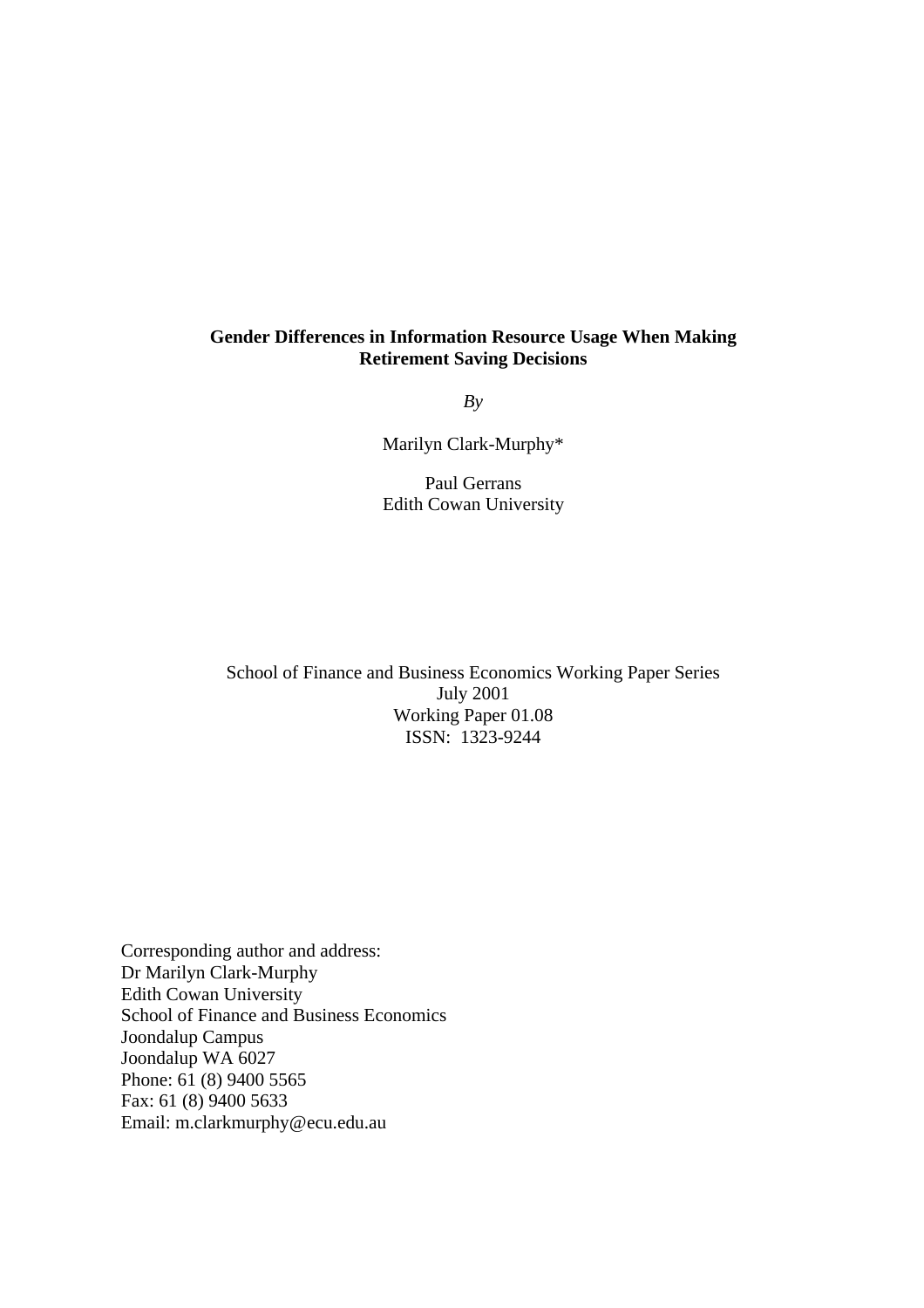### **Abstract**

Population ageing is raising the profile of retirement incomes policy. In Australia assets of retirement savings funds are growing rapidly and fund members are assuming a greater role in determining funds' investment strategies. The decision processes of fund members have not been extensively researched, however, these decisions are significant not only for members but also for employers and government. This paper provides information on retirement savings in Australia and reports on a survey of members of the Superannuation Scheme for Australian Universities (SSAU). In 1999 members of SSAU were asked to choose between a defined benefit scheme or one of four investment accumulation accounts. The paper explores gender differences in resources used to make the decision. Results indicate women were more likely to make less risky investment choices. Men were less likely to consult anyone about their decision and were more likely to use web-based information sources.

Acknowledgement: The authors would like to thank UniSuper Management Ltd for their assistance with this research.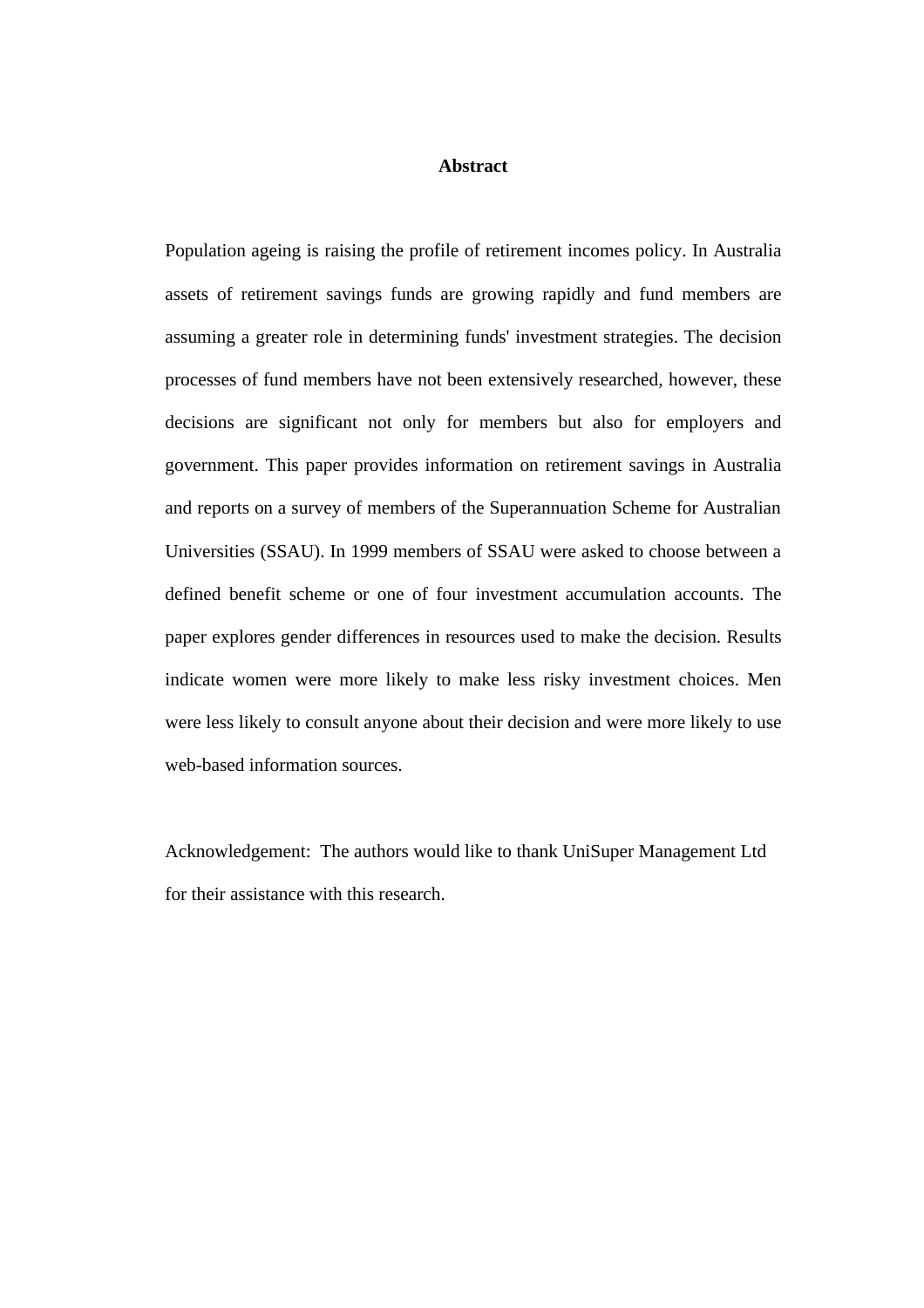### **I. Introduction**

The effect of recent changes to retirement savings in Australia can be summed up in one word, choice. Choice is increasingly being presented to superannuation fund members at a variety of levels. Choice can mean a once-off decision between a Defined Benefit Fund (DBF) and an Investment Accumulation Account (IAA), a choice of where superannuation contributions are directed or choice as to the asset mix of fund member's portfolios. Employers will be obliged to offer employees a choice of the fund to which their contributions will be directed with the eventual passage of legislation currently before the Australian parliament**.** Since employer contributions to superannuation are compulsory for all full-time and most part-time employees, this legislation will have a significant impact on the entire Australian workforce.

Accompanying this increased choice has been a clear shift in the responsibility for retirement funds from government to the superannuation funds, and finally to the individual in the sense that their decisions will ultimately determine their available retirement savings. Whatever the reasons and justification for this shift, the information that investors rely upon to make their decisions, both in regard to compulsory and voluntary savings, is of considerable interest to individual investors, their employers, the competing superannuation funds and the government.

Between  $1<sup>st</sup>$  July 1998 and  $30<sup>th</sup>$  June 1999 over 50,000 members of the Superannuation Scheme for Australian Universities (SSAU), were given the choice of remaining with a DBF or changing to one of four IAAs. The choice between a DBF and an IAA was presented as a once only offer to members, an employee's choice could not be changed in the future.

The DBF entitles members to a defined payout, determined by the member's salary and length of membership. The performance of funds managed by SSAU has a minimal impact on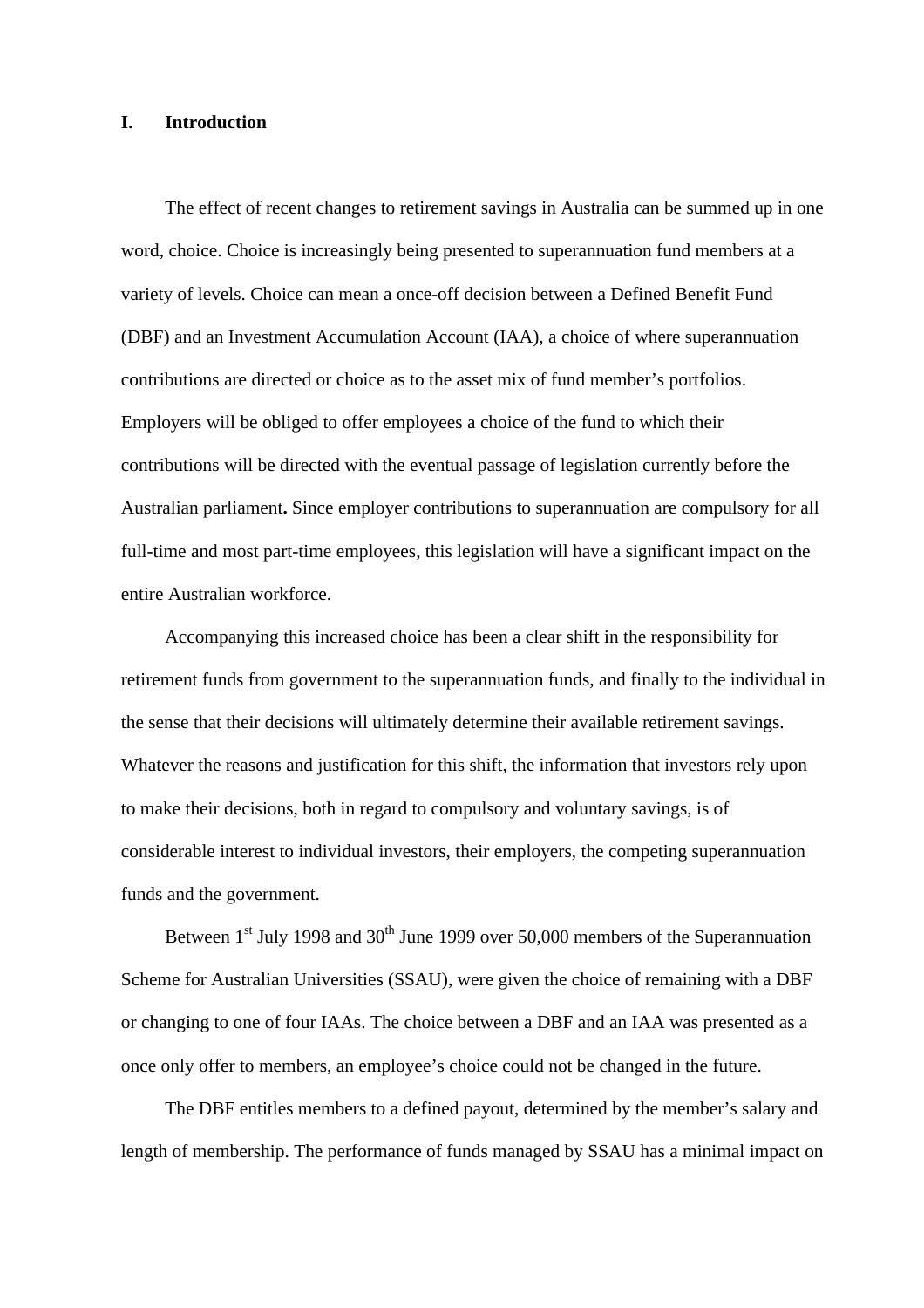this defined benefit, the Scheme must perform at some minimum level to provide the defined benefit prescribed at any point in time. Better performance by the fund enables an increase in the defined benefit multiple. Under performance, resulting in a shortfall in DBF funds, would normally be made up by the employer.

Under the IAA, each member has an individual account to which contributions are made and returns from their chosen investment option are credited. SSAU members had four investment options to choose from initially and, once selected, the investment option can be changed in June each year. The performance of the investment directly determines the payout that members receive upon retirement.

The choice to be made by SSAU members had a significant potential impact on their lifestyle in retirement and hence was arguably one of the more important financial decisions they would have faced. Decisions of this type are particularly critical in veiw of continued concern about the adequacy of future retirement incomes in general (Smith, 1999) and those of women in particular (Yann Campbell Hoare Wheeler, 1999).

The resources used and people consulted in making this decision are of interest to academics, practitioners and fund members and form the focus of this paper. More specifically, knowledge of any gender differences within resource usage may assist employers and fund administrators to better inform employees.

### **II. The Australian Superannuation Industry**

Superannuation fund members in Australia are being given greater responsibility in the selection of the investment strategy their funds will follow as well as in the choice of fund to which contributions can be directed. Their decision process has however been a neglected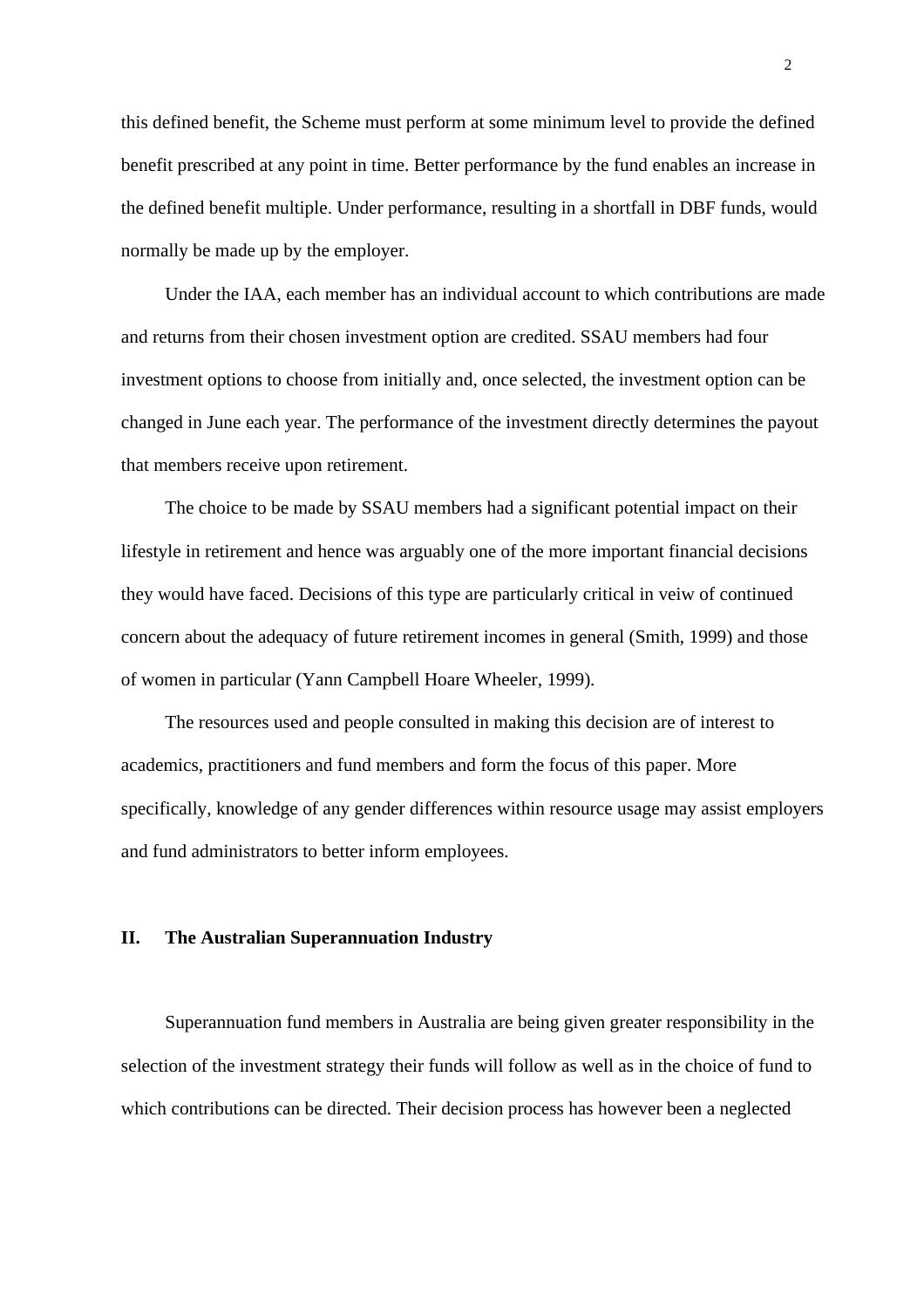area of research even though the adequacy of these decisions is important not only for the members themselves but also for employers and government.

The move to greater choice for superannuation members was an election policy of the federal Coalition in 1996 and was subsequently endorsed by the Wallis Inquiry into the Australian Financial System in 1997. The push for greater choice was announced in the 1997/98 Budget Speech as a means for Australian employees to "make their saving work harder for them as providers compete to enhance their performance" (Australian Treasury, 1998, p.4).

The assets of the superannuation industry now total A\$415 billion invested in just under 200,000 separate funds. Table 1 presents summary statistics by fund type. These statistics provide a profile of the superannuation industry in Australia.

The largest number of funds, the smallest number of accounts and the fourth largest amount of assets are represented by Self Managed Funds. These funds have less than five members, each member is a trustee and there is a business or family relationship between the members. The third largest number of funds, the largest number of accounts and the largest amount of assets are held in retail funds. These funds are open to any eligible contributor. Industry funds were established to accept the superannuation guarantee charge introduced in 1992 which prescribed minimum employer contributions to be made on behalf of employees. Some of these funds now have public offer status allowing them to receive contributions from outside their industry (Clare & Connor, 1999a, p.4). Corporate funds, which are funds established by a single employer, are the second largest fund type by number of funds, by assets they rank third and by accounts they rank fourth. Public Sector funds are provided for employees of all levels of government. They account for the smallest number of funds and their number is continuing to decline. However, in terms of assets they are the second largest fund type. Estimates of the unfunded component of these funds have been put at \$70 billion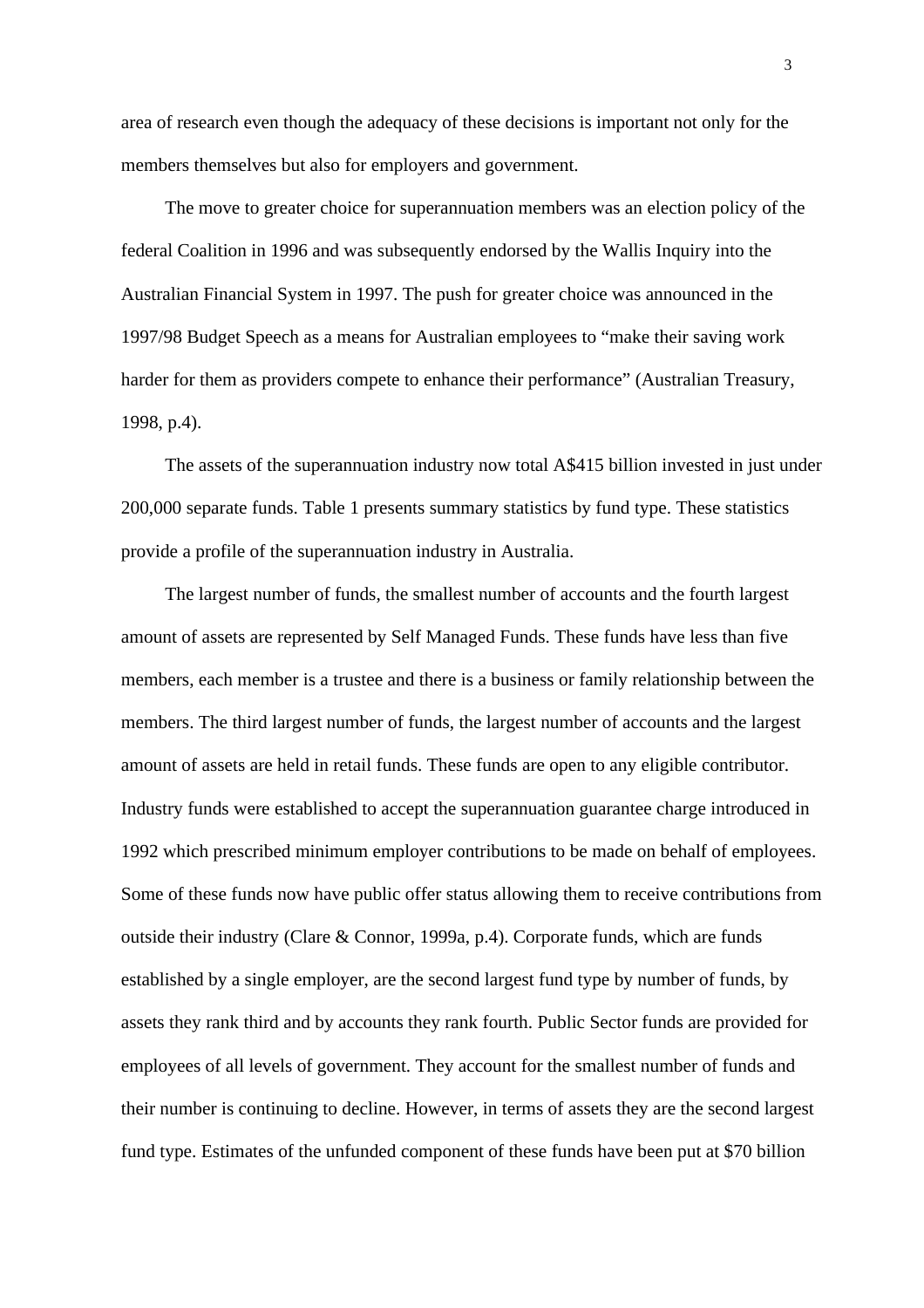for the Federal Government alone (Clare & Connor, 1999a, p.4). If fully-funded this would make them easily the largest group by assets.

Prior to the obligation on employers to offer a choice of funds to which contributions can be directed, the funds themselves have been increasing the choices on offer to their members by offering a range of alternative investment strategy options. The most recent figures on the level of choice offered by these funds is for 1996-97 from the (Insurance and Superannuation Commission, 1998). The following summary is taken from their findings.

Collectively 14% of non-excluded funds offer some choice. A large disparity exists among fund types with 57% of retail funds and only 11% of non-retail funds offering choice. Smaller funds (by assets) are less likely to offer choice, as the increased administrative cost provides for a higher disincentive relative to larger funds. Newer funds are also more likely to offer choice relative to older funds whose systems were established prior to choice becoming an issue. Whilst the proportion of total funds offering choice is relatively low, 51% of accounts have access to investment choice. Perhaps the most significant of the reported statistics is that 74% of voluntary contributions are being made to funds offering choice (Insurance and Superannuation Commission, 1998). This underscores why choice is being made increasingly available.

If increased choice characterises the trend in the offerings of funds, then IAAs characterise the trend in the chosen benefit structure, although "the death of defined benefit schemes in Australia has been somewhat exaggerated" (Clare & Connor, 1999b, p.14). Whilst IAAs clearly have the major share of assets when compared with pure DBFs, it was only in 1998 that the assets of IAAs exceeded funds with some DBF component. Table 2 identifies the current mixture of IAA only, DBF only and Hybrid funds. Based on the value of funds' assets, a greater proportion of public sector schemes are DBF only (9%) or have some DBF component (87%) compared to 6% of private sector funds which are DBF only and 21%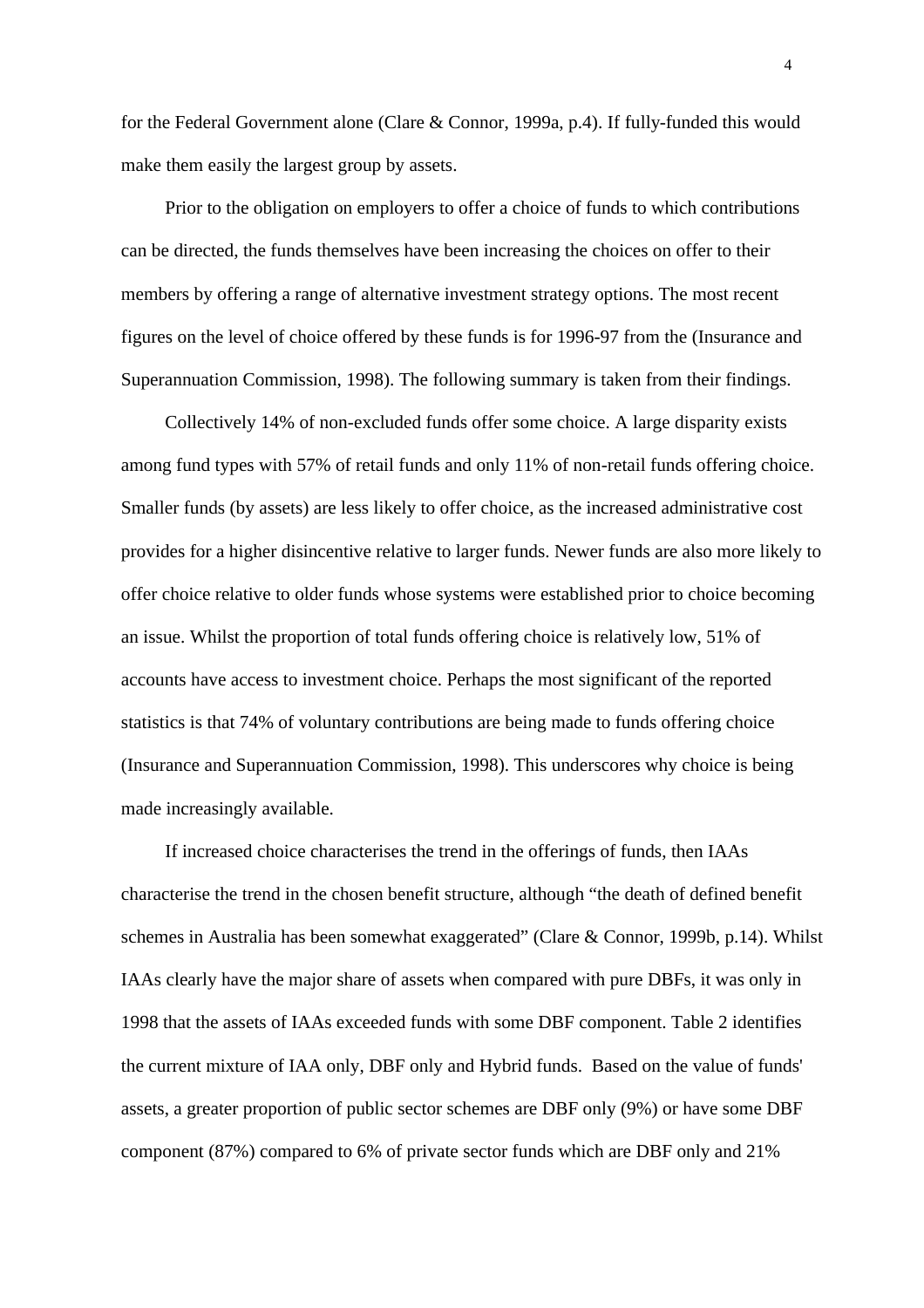which have some DBF component (Australian Prudential Regulation Authority, 1999). Further if the unfunded liabilities of public sector funds were included the DBFs would account for a much larger proportion of total assets (Clare & Connor, 1999b).

### **III. Superannuation Plan Choice Literature**

The study of managed funds, of which superannuation can be distinguished as a distinct taxation category with unique access and preservation requirements, has attracted a growing academic interest befitting its significance both at an individual and macroeconomic level. The finance literature relating to Australian managed funds has focussed on measurement of risk and return performance (Bird, Chin, & McCrae, 1983)the possible persistence in performance (Vos, Brown, & Christie, 1995) and the consequence of fund performance in terms of the flow of investor funds (Sawicki, 1997). However, the decision making process of individuals when investing in managed funds remains largely unexplored and superannuation choice has been even more neglected as choice has not been an option for the majority of employees.

There are a limited number of studies into pension choice. (Gustman & Steinmeier, 1992) examined the trend away from Defined Benefit Plans (DBPs) to Defined Contribution Plans (DCP), which are equivalent to the IAA, through examination of pension plan records. They challenge the view that cost factors, due to increased regulation, are the primary reason for the trend to accumulation accounts. They argue that this trend is due more to an employment mix shift towards companies who have historically had lower proportions of DBPs due to industry, size and union links. A recent industry survey by the Australian Superannuation Funds Association (ASFA, 1999) confirms that the trend from DBF to IAA is also prominent in Australia although they do not offer an opinion on the reasons for this.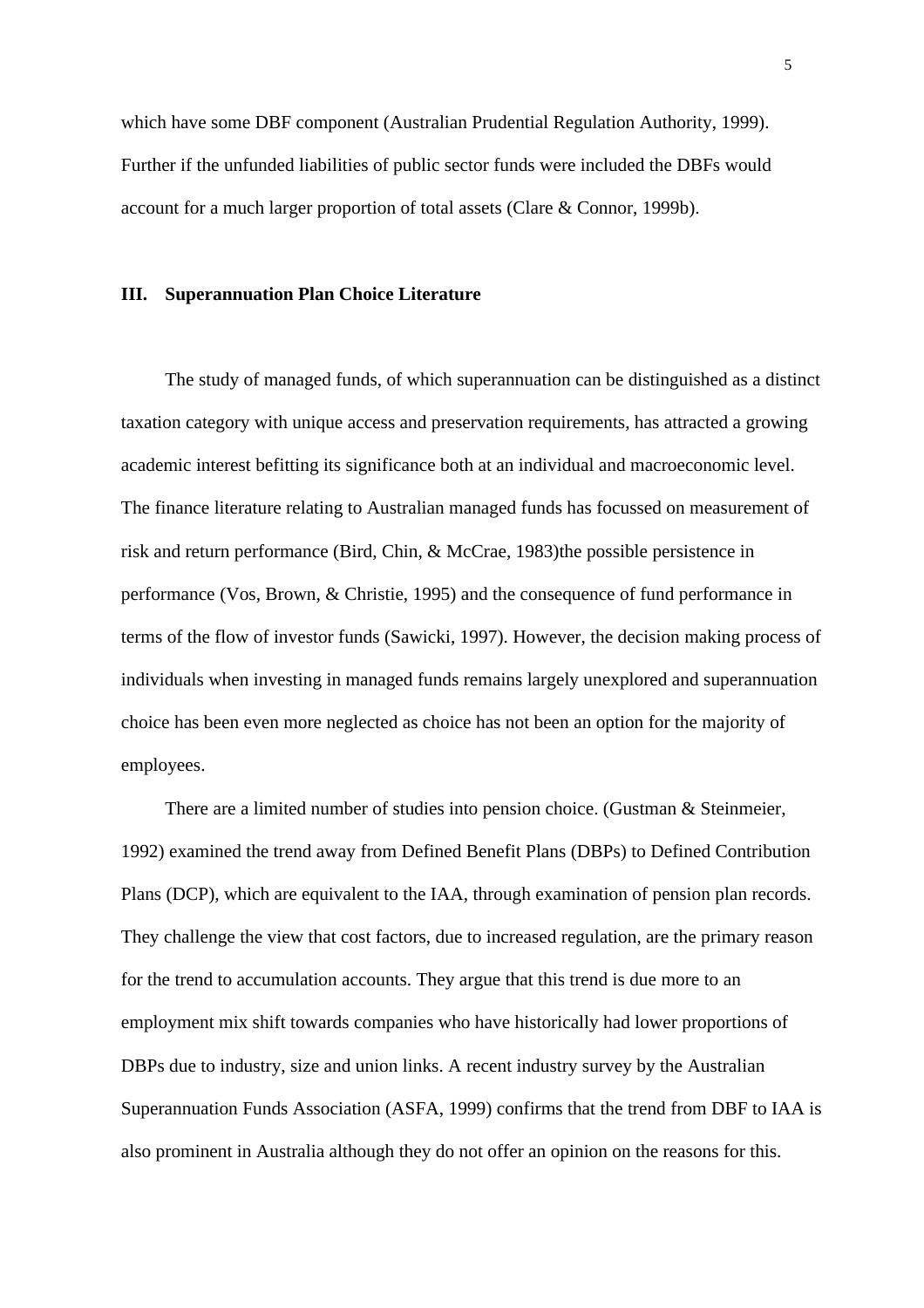More recently Clark and Pitts (1999) have examined the pension plan choice of employees at North Carolina State University using administrative records for details of choice and demographics, and an anonymous survey of staff to examine the decision process. They suggest a range of potential variables that may influence preference for a DBP or DCP. Their results support a significant positive non-linear relationship between age and choice of the DBP using probit estimation. They also find support for a trend towards DCP over time and a tendency for staff who were more likely to leave the pension scheme to choose the DBP.

Weisbenner (1999) found that employees in funds which allow the member some investment choice were more likely to hold shares outside their pension plan than those in funds without investment choice. This suggests that choice may have a role to play in financial education.

Gallery, Gallery and Brown (2000) conducted a survey on the same population as the present study but limited to academic staff in two faculties across fourteen Australian universities. Their aim was to assess whether formal financial training had an influence on the choice between DBF and IAA. The findings suggest that there is such an influence, with academics in the disciplines of accounting and finance more likely to choose the IAA than those in the physical sciences. The latter consistently rated their financial proficiency lower than the former. Primary reasons for choosing the IAA appeared to be the belief that benefits would be greater and a perception of having some control over the level of benefits. Reasons for remaining with the DBF were security, uncertainty and a desire to avoid risk.

Earlier work on the present data set (Gerrans & Clark-Murphy, 2000) supports the finding (Gallery et al., 2000) that those who considered the decision between DBF and IAA a difficult one to make and those who had limited knowledge of superannuation were more likely to stay with the DBF. Further analysis of the data is needed to see what steps these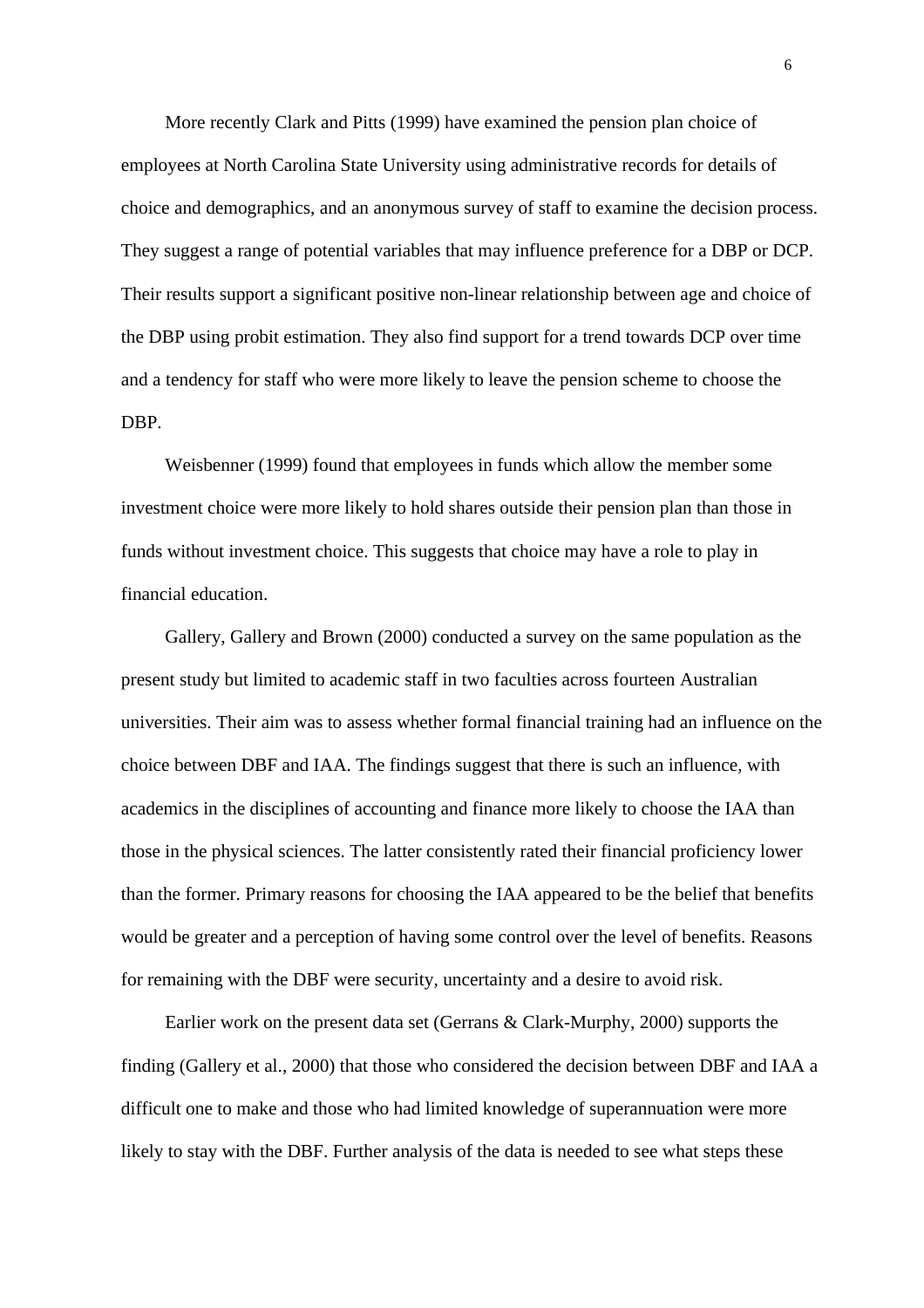respondents took to increase their knowledge. Gerrans and Clark-Murphy (2000) also found that those with a longer time to retirement were more likely to choose the IAA, however, this group was also over-represented in considering the decision both difficult and unimportant.

Fund choice has enjoyed a dubious history in the British pension system. The introduction of incentives via private pension plans, by the Thatcher government in the 1980s, provided generous tax incentives to encourage greater participation by individuals in retirement income provision. The choice that employees faced was between existing company schemes and private pension plans, which were aggressively promoted by advisers and pension companies. Poor choice coupled with poor advice from promoters led to losses for investors, large fines for some fund managers and trustees and claims for compensation (Album, 1998).

### **Gender and Investment Decisions**

At a more general level retail investors face a seemingly ever increasing range of financial asset choices for their investment dollar. Gender differences in making these investing decisions have been acknowledged at the practitioner level (Longo, 1998) and academic level (Dwyer, Gilkeson, & List, 2000; Elder & Rudolph, 2000; Goldsmith & Goldsmith, 1997; Sunden & Surette, 1998).

Sunden & Surette, (1997) use U.S. data obtained from the Statistics of Income and the 1992 and 1995 Surveys of Consumer Finances conducted by the Federal Reserve Board. They investigate the effect of a range of variables on the probability of choosing a particular IAA asset allocation. Their results indicate that whilst there are gender differences, a combination of gender and marital status is more important. In their survey, single women and married men were less likely to choose mostly stocks. Married men are more likely than single woman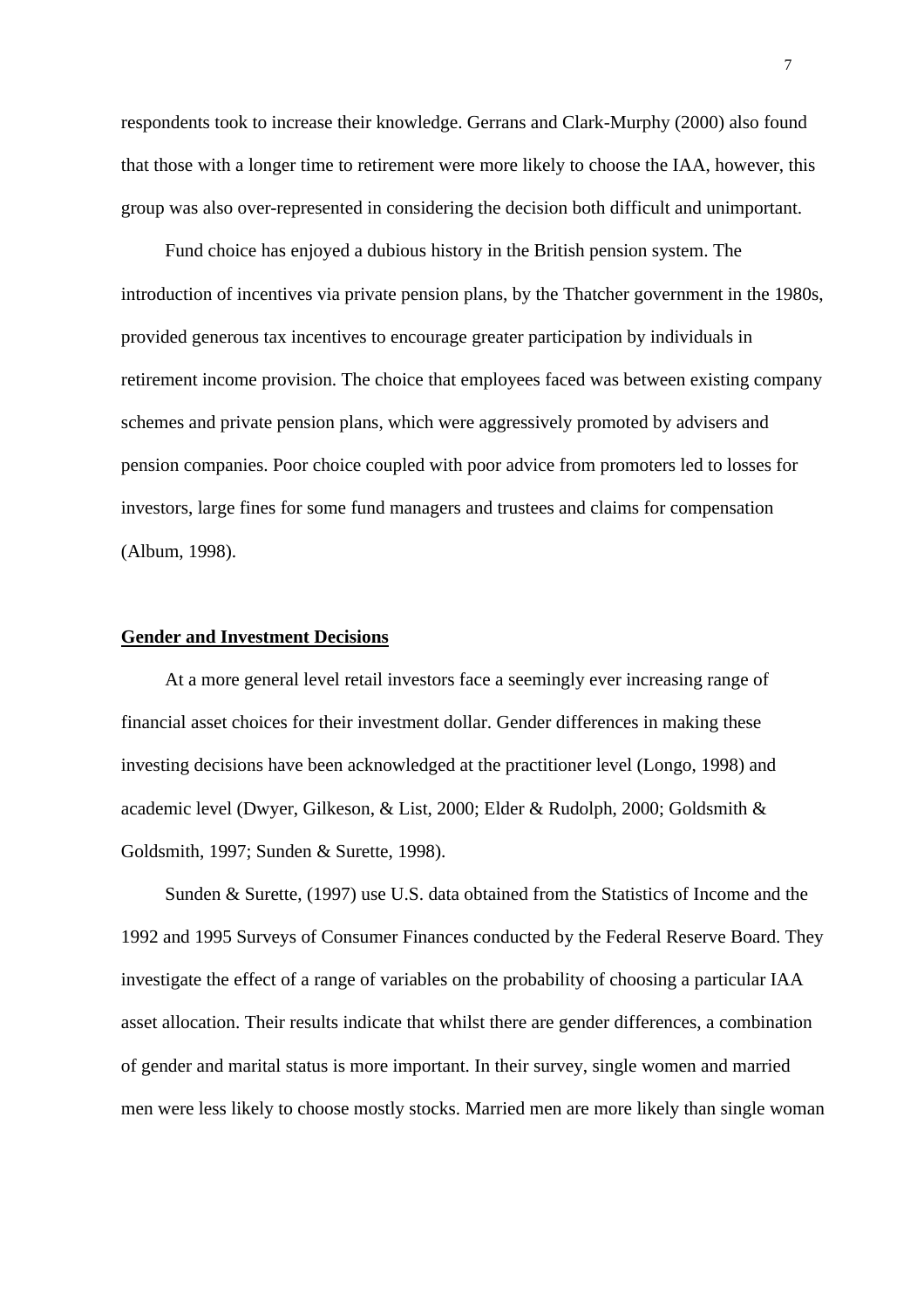to choose mostly bonds. In terms of overall participation in IAA, the survey revealed that women, and in particular married women, were less likely to have any plan.

Goldsmith and Goldsmith (1997) investigate gender differences in perceived and real knowledge of financial investments through a survey of 457 university students. The test of real knowledge comprised of a limited six question financial test. Men reported knowing more than women and performed better on the financial test. The authors caution that the results cannot be projected to larger populations.

Findings on attitude to risk and gender have not been uniform. Bajtelsmit, Bernasek and Jianakopolos (1999) found that women showed greater risk aversion in the allocation of funds to pension assets as did VanDerhei and Olsen (2000). This coincides with Australian evidence (Quinlivan, 1997) and suggests that women may be more risk-averse than men when investing in financial assets. Dwyer, Gilkeson and List (2000) found that women were more risk averse when investing in mutual funds but that the level of risk aversion fell with increased financial education. However, Schubert et al (1999)found that women were not more risk-averse than men when financial decisions were put in context.

### **IV. SSAU Survey and Overall Results**

Membership of SSAU is compulsory for permanent and contract staff, of greater than two years term, in Australian tertiary institutions. UniSuper Management Pty Ltd (UniSuper) is the Administrator of SSAU, which in turn is a fully owned subsidiary of UniSuper Ltd, the Trustee of SSAU. Members of SSAU are required to contribute 7% of salary and their employer contributes 14%. Prior to July 1998, all members had benefits prescribed under a DBF. Between July 1998 and June 1999, existing members were given the choice of continuing with the DBF or moving to one of four investment strategies in an IAA. Both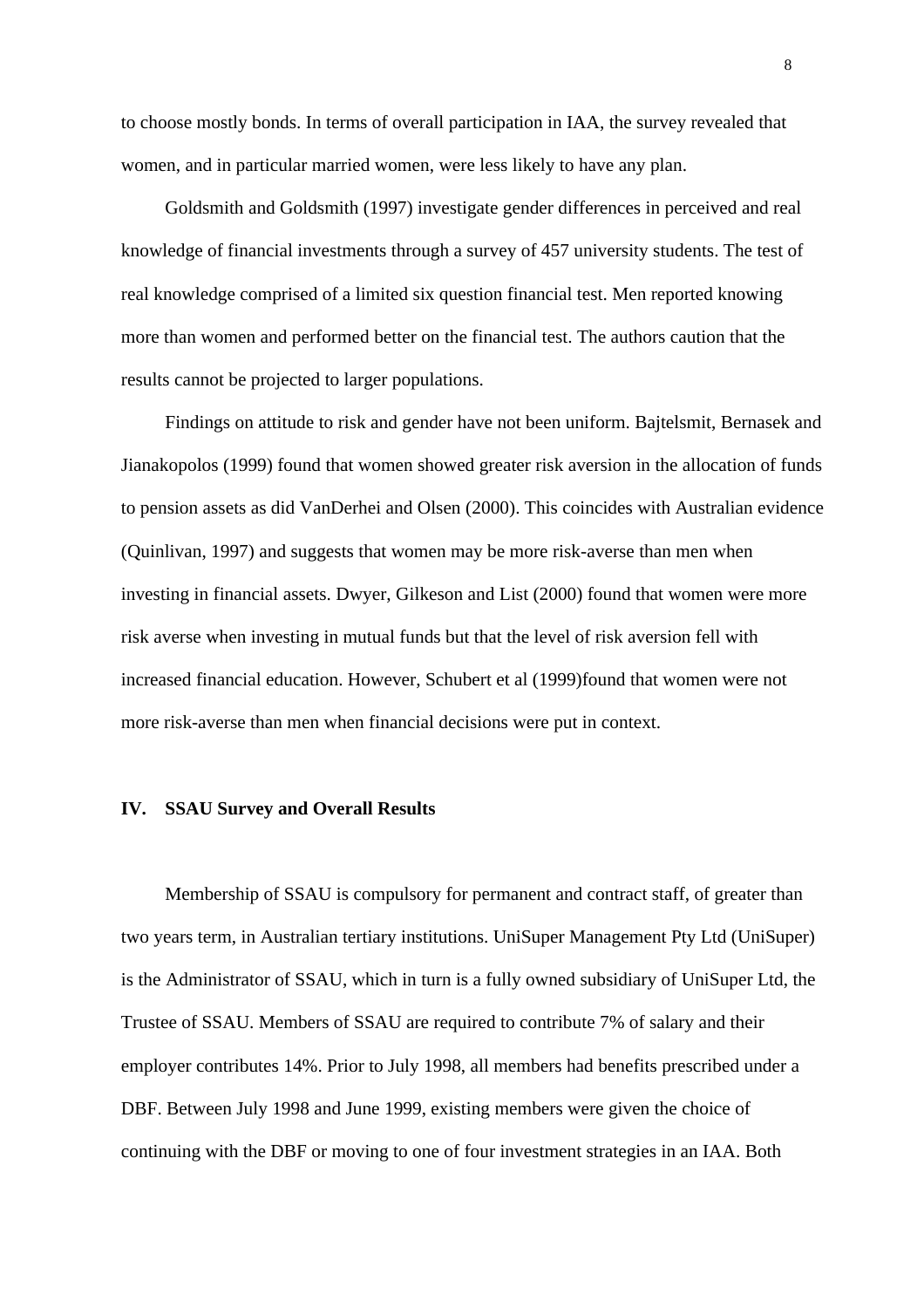plans have a range of benefits including: retirement, resignation, death, disablement and temporary incapacity.

To investigate the decision process of SSAU members, a mail-out questionnaire survey was constructed. The questionnaire contained four sections. The first section examined what decision was made. The second examined the resources used by members in making their decision and potential influences. The third examined the member's assessment of the decision and the decision making process and the final section sought member demographics.

Survey distribution was administered by UniSuper. A sample of 10,000 members was randomly generated from the more than 48,000 members in the fund. A draft survey was piloted in September 1999 and the final survey was sent in October 1999. A total of 2407 surveys were returned which represents a very good response rate of over 24%. A total of 2399 useable surveys were analysed. The original decision form sent to members by SSAU attracted a 68.4% response rate. Table 3 presents summary demographics of the respondents.

This paper focuses on the second section of the questionnaire, in particular on issues related to respondents' perception of the importance of the decision, the resources they used and who they consulted in their decision making process. These issues are considered in the light of various demographic factors. First, a simple cross-tabulation analysis of each demographic and variable of interest is presented together with identification of over or under representation of various demographic groupings, with chi-square tests of expected counts. Secondly, a logistic regression of gender and resources used is presented.

### **Choice of Fund**

Respondents were asked to indicate whether they chose the IAA or the DBF or whether they failed to return the form and hence did not make a selection. Figures provided from SSAU show that overall 31.6% of members did not return the form, by default they were then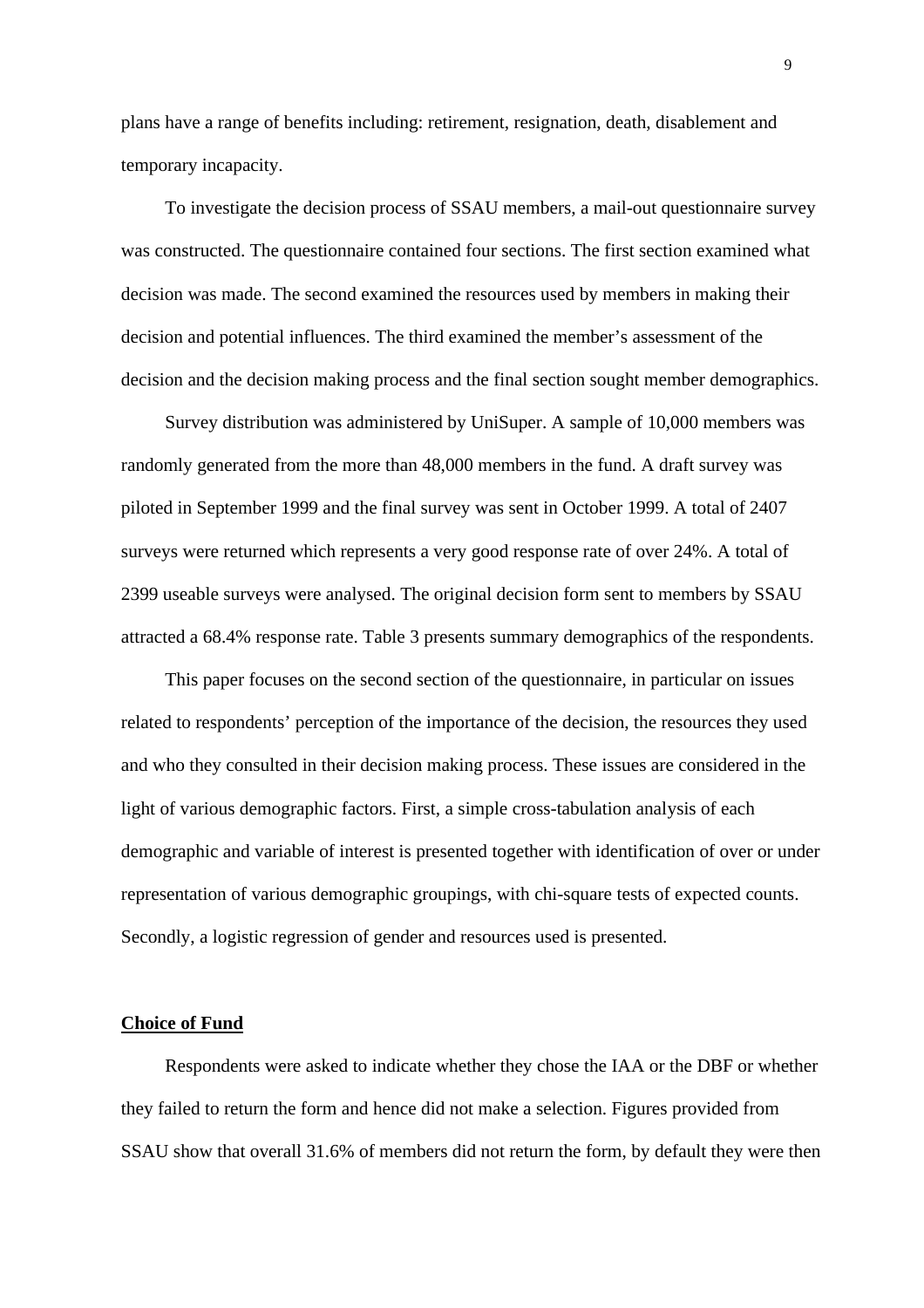assigned to the DBF, 33.3% chose to move to an IAA and 35.1% chose to remain with the DBF. This meant that, of those who did make a decision, 49% chose an IAA and 51% the DBF. As indicated in Table 3, of the sample population 41.1% chose IAA, 45.2% DBF and 13.3% failed to return the selection form. Clearly those who failed to return the form are heavily under-represented in the sample population but since their only known characteristic is a reluctance to return forms about superannuation this should not surprise us.

Table 4 gives the breakdown of choice of fund by various demographic groups. Among those choosing the IAA we find that males, those under 45 and those expecting more than 15 years to retirement are over-represented compared to the whole sample. Among those choosing the DBF females, those over 45 and those expecting less than 10 years to retirement are over-represented. Results on household income are mixed and the extent of over or under representation is smaller. Chi-square tests indicate that these under and over-representations are significant for age, expected time to retirement and gender but not for household income.

### **Resources Used in the Decision Process**

The managers of SSAU made a range of materials available to assist members in making their decision. These included a package of information mailed to all members, a website containing information and a modelling program which enabled members to model their possible retirement needs and income. Seminars were held at all University campuses across Australia and members also had access to their local SSAU representative. The use that members made of these resources in making their decision is indicated in Table 5. The majority of members made use of the mailed information pack and approximately half attended the seminars presented on campus. The SSAU website was used by one in three and the computer modelling program by one in four.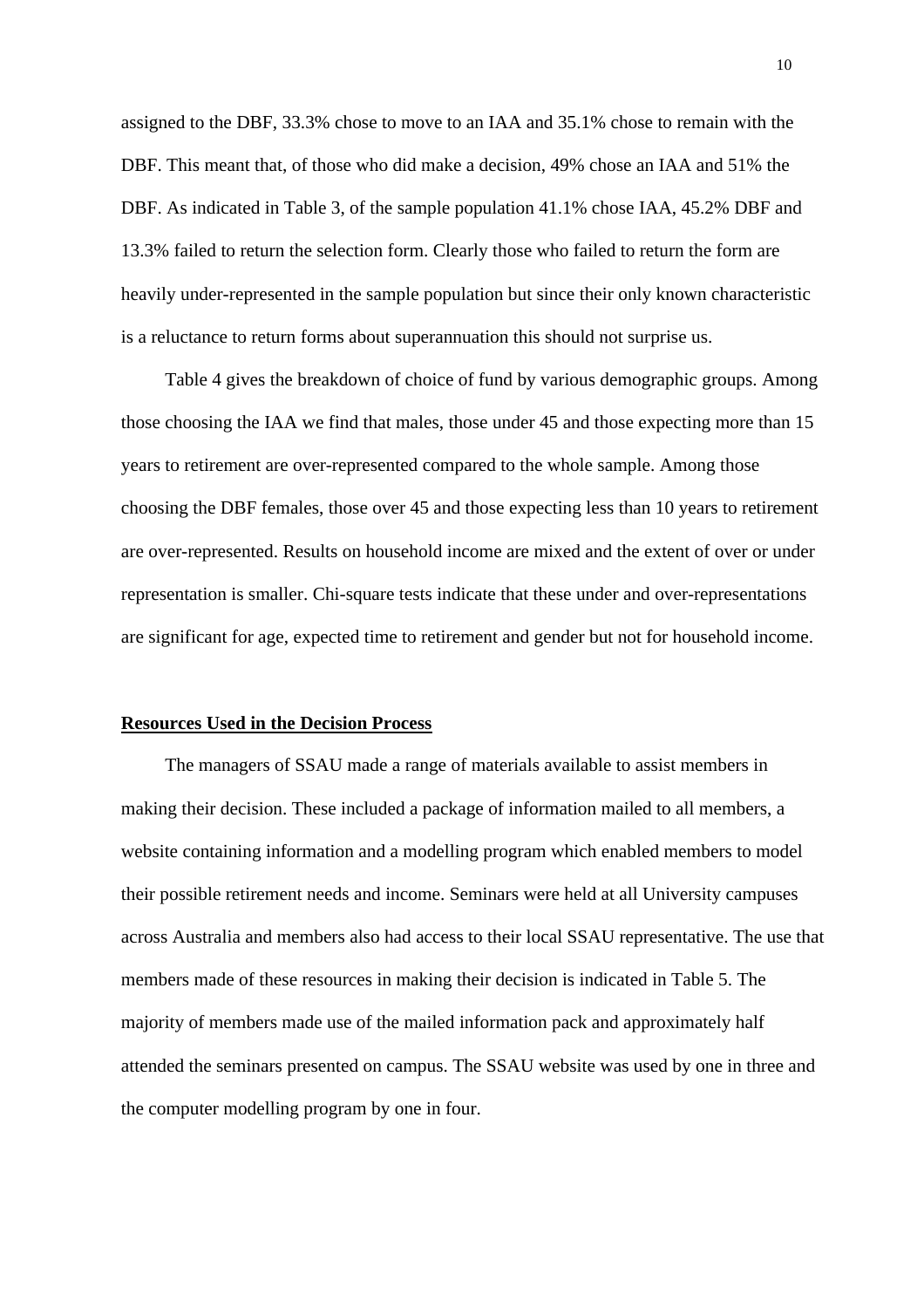These resources were explored for gender differences with chi-square tests used to test for significant differences in gender usage of each available resource. Chi-Square tests of expected counts of resource usage show that website usage and usage of the modelling program at that site are significantly different by gender, with males more likely to access the web-based resources. These results are presented in Tables 6 and 7 with significance levels.

The question of whether this is a gender effect per se or whether other employment demographics are contributory can be examined further. Respondents were asked to indicate their level of employment within the University. Tables 8 and 9 identify significant differences in the under (over) representation of females (males) in higher level general and academic staff positions. The highest level is represented by Level E for academic staff and HEW9-10 for non-academic (general) staff.

Expected counts were generated for resource usage and position level, by gender. Tables 10 and 11 examine resource usage by general staff level with a gender breakdown. Females are under represented in using the website and the modelling program on the website. However, this may be accounted for by their over representation in lower general staff employment levels. Male general staff in lower employment groups are also under represented in website usage. Whereas there is an over representation in usage for higher employment levels. The differences in usage are significant as indicated in the tables. A similar breakdown by academic staff levels presents no significant differences in usage.

A breakdown of which SSAU resource respondents considered to be the most important is presented in Table 12. The information pack sent to members was the most important for the largest number, followed by the seminars presented by SSAU.

A Chi-Square test of the most important resource by gender indicates a significant difference. Table 13 shows that females (males) are under (over) represented in indicating the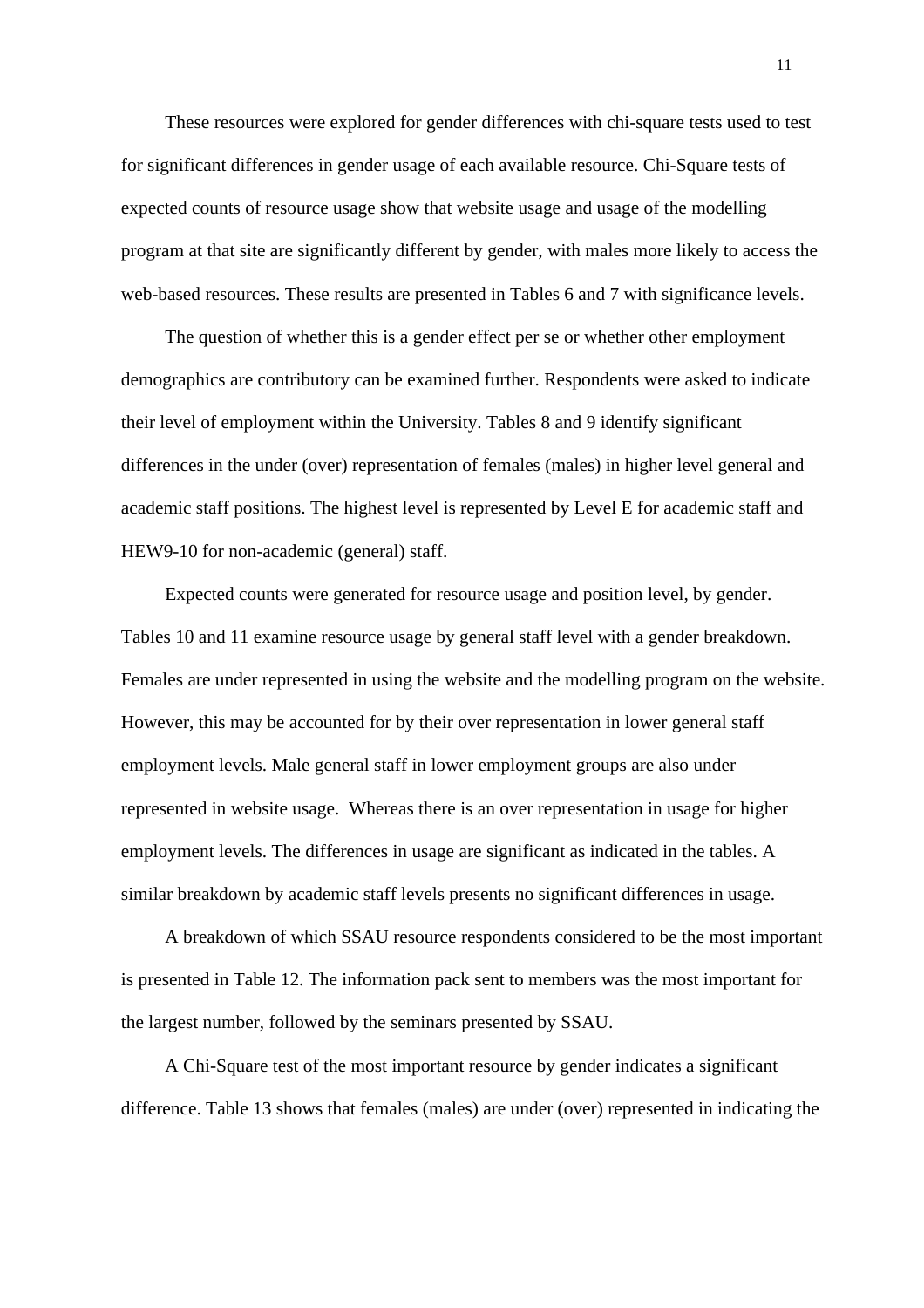information pack as the most important resource and over (under) represented in valuing the seminars run on campus most highly.

Insufficient counts prevent Chi-Square tests of significant differences amongst general and academic staff levels on importance of resource usage.

### **People Consulted**

Respondents were also asked who they had consulted in making their decision. Table 14 indicates that the largest number had consulted work colleagues or their partner. Apart from the relatively low number who had consulted a professional such as a financial planner or accountant, it is interesting to note that 21% of respondents did not consult anyone in arriving at their decision.

Each consultation grouping was examined for gender differences. Statistically significant differences were found for "Nobody", "Partner" and "Family & Friends". Males were more likely to have consulted nobody while females were more likely to have consulted their partner and/or family/friends. Tables 15, 16 and 17 detail these results. Consultation of "Work Colleagues", "Financial Planner" and "Accountant" were not significantly different by gender. Those consulted were also examined by staff level, for both academic and general staff, but no significant differences emerged.

Respondents were asked to indicate who, of those consulted in making their decision, was the most important. Table 18 indicates that the most important people consulted were work colleagues and the respondent's partner. Females were significantly more likely to rate their partner or family/friends as most important whereas males were significantly more likely to rate work colleagues or a financial planner as most important. There were no significant differences for employment classification groupings.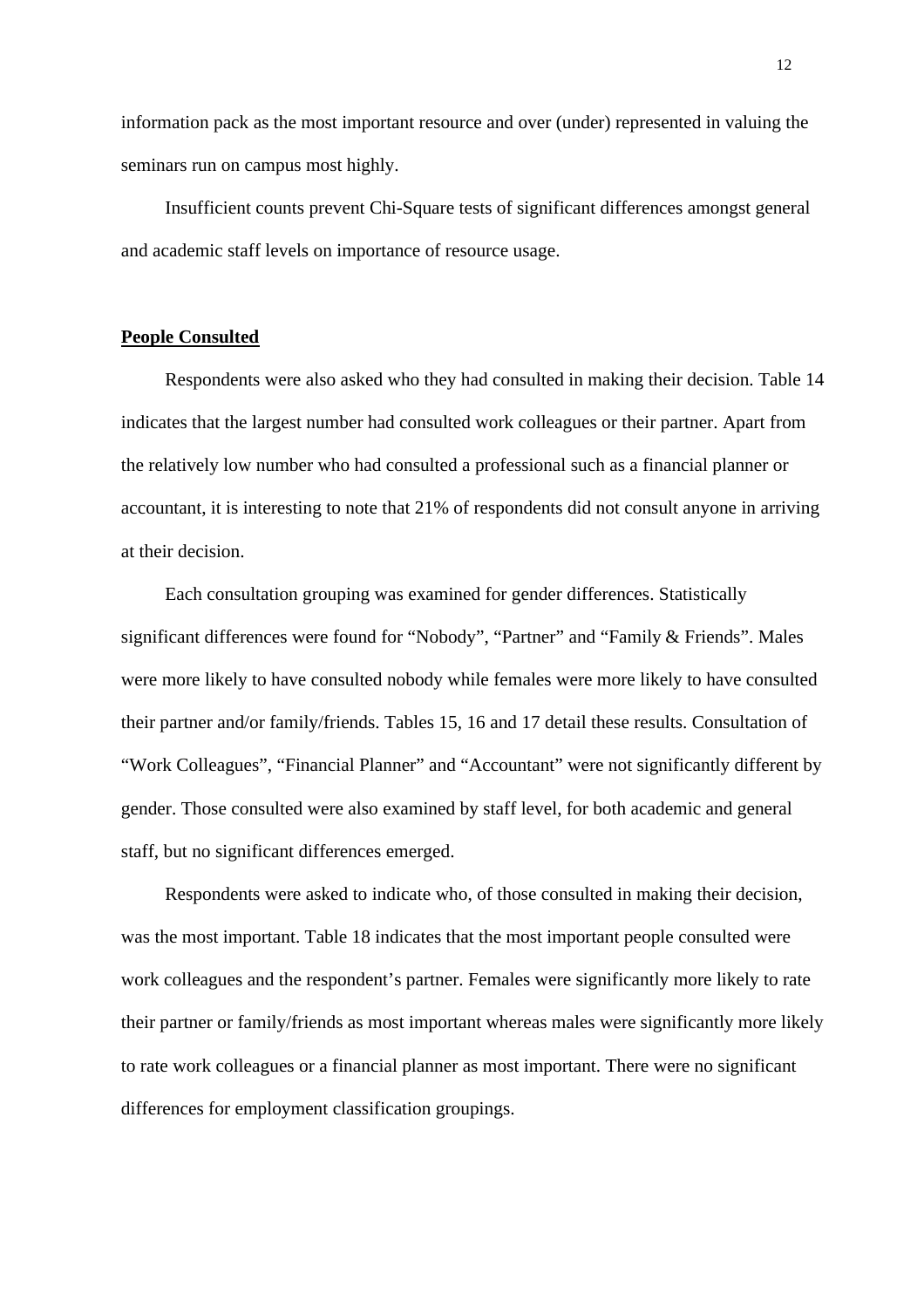### **V. CONCLUSION**

This paper has examined the decisions of a sample of superannuation fund members who were presented with a choice between staying with a DBF or moving to one of four IAA strategies. Preliminary analysis using chi-square tests of expected counts reveals a gender effect in resource usage and who members consulted when making their decision. A general conclusion that can be drawn is that male members were over-represented in usage of web based materials and in not consulting anybody, whereas female members were overrepresented in consulting their partner or their family and friends and not using web based resources. Females were likely to consider personal contacts more important to their choice, while males considered professional contacts more important. These findings are of significance to superannuation fund managers and policy makers who must seek to make information on superannuation choices available and accessible to all fund members.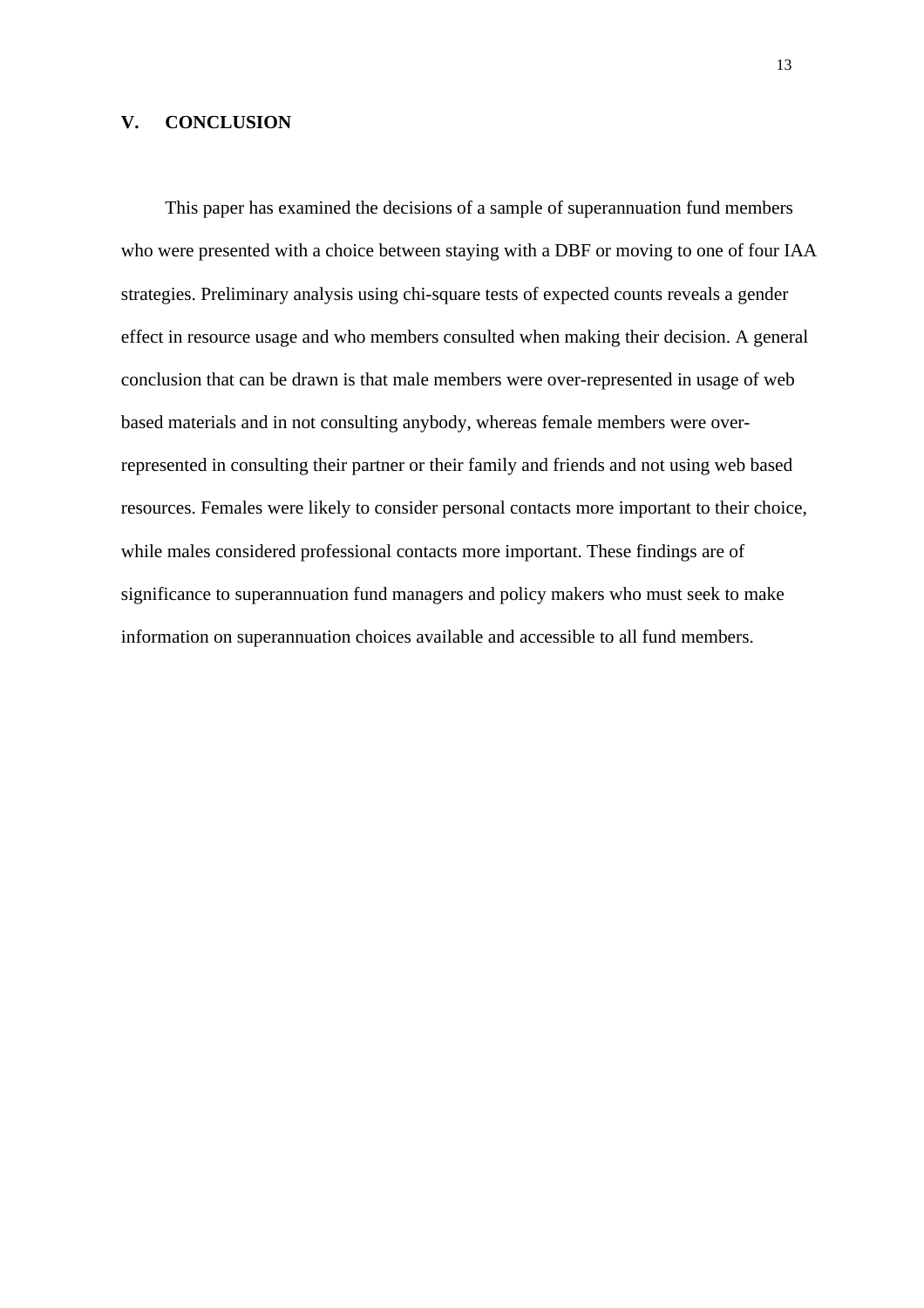### **References**

Album, A. (1998, ). Britain's private pensions disaster. Personal Investment, June, 88- 90.Australian Prudential Regulation Authority. (1999). APRA Superannuation Trends - September Quarter 1999 . Sydney: Australian Prudential regulation Authority.

Australian Treasury. (1998). Budget Speech 1997-1998 . Canberra: AGPS.

- Bajtelsmit, V. L., Bernasek, A., & Jianakoplos, N. A. (1999). Gender differences in defined contribution pension decisions. Financial Services Review, 8(1), 1-10.
- Bird, R., Chin, H., & McCrae, M. (1983). The Performance of Australian Superannuation Funds. Australian Journal of Management, 8, 49-69.
- Clare, R., & Connor, D. (1999a). The Superannuation Industry In Australia . Sydney: ASFA Research Centre.
- Clare, R., & Connor, D. (1999b). The Superannuation Market In Australia . Sydney: ASFA Research Centre.
- Clark, R. L., & Pitts, M. M. (1999). Faculty Choice of a Pension Plan: Defined Benefit versus Defined Contribution. Industrial Relations, 38(1), 18-45.
- Dwyer, P. D., Gilkeson, J. H., & List, J. A. (2000). Gender differences in risk taking: Evidence from mutual fund investors. Paper presented at the FMA Annual Meeting, Seattle.
- Elder, H., & Rudolph, P. M. (2000). Are women more risk averse? Some evidence from the HRS. Paper presented at the The Academy of Financial Services Annual Meeting, Seattle.
- Gallery, N., Gallery, G., & Brown, K. (2000, July). Academics' educated choice: No thanks. Superfunds, 22-26.
- Gerrans, P., & Clark-Murphy, M. (2000). Making superannuation investment choices: Some preliminary results on member decisions, PACAP (pp. 6-8 July 2000). Melbourne.
- Goldsmith, E., & Goldsmith, R. E. (1997). Gender differences in perceived and real knowledge of financial investments. Psychological Reports, 80(February), 236-238.
- Gustman, A. L., & Steinmeier, T. L. (1992). The Stampede Toward Defined Contribution Pension Plans: Fact or Fiction. Industrial Relations, 31(2), 361-369.
- Insurance and Superannuation Commission. (1998). Member investment choice analysis update. ISC Bulletin(March).

Longo, T. (1998). Women's Wish List For Advice. Financial Planning, October, 1.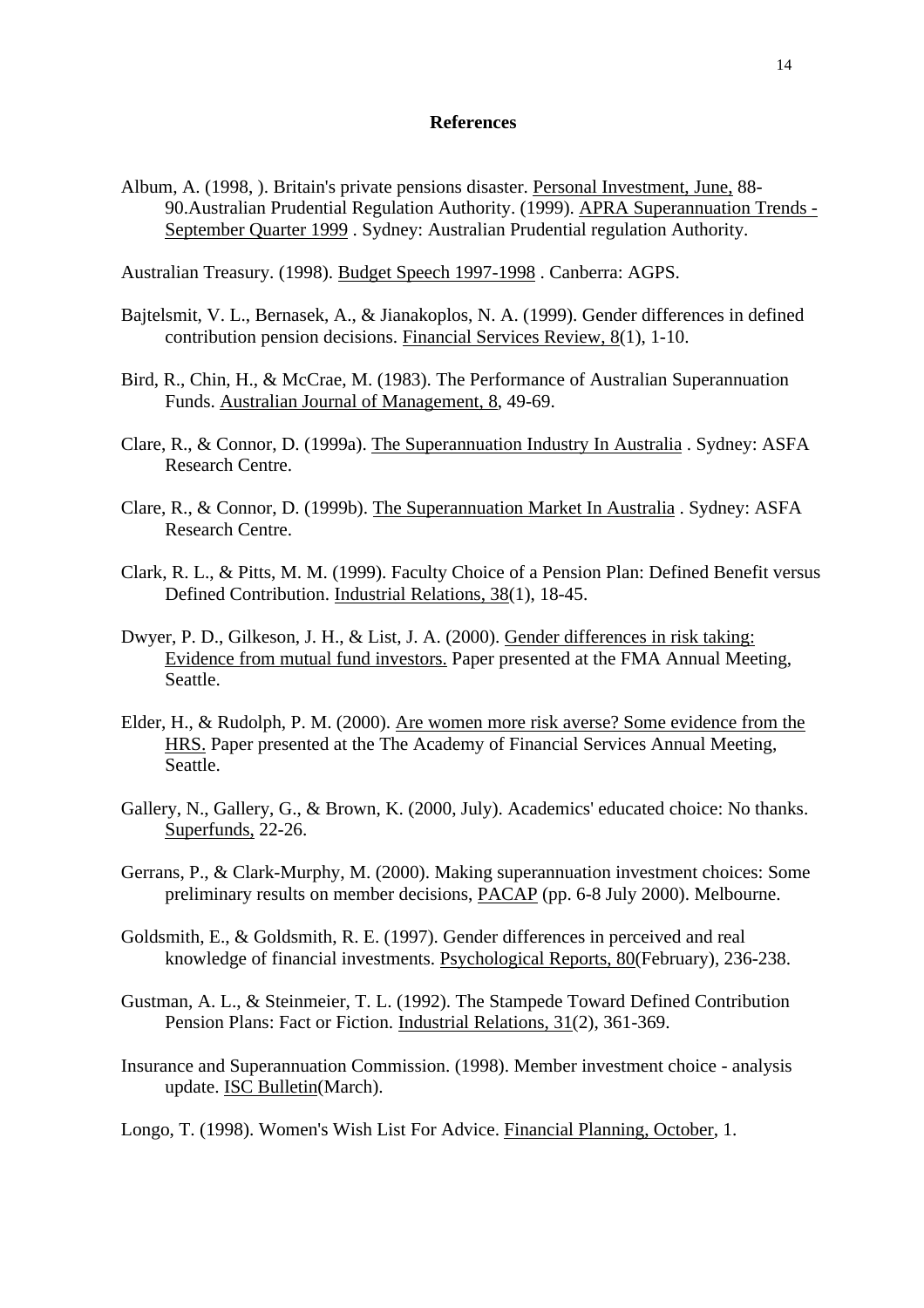Quinlivan, B. (1997, July). Women & money: Six ways to win. Personal Investment, 40-51.

- Sawicki, J. (1997). Investors' Response To The Performance Of Professional Fund Managers: Evidence From The Australian Wholesale Funds Market (Working Paper Series 97-73). Perth, Western Australia: Research Centre in Accounting and Finance, The University of Western Australia.
- Schubert, R., Brown, M., Gysler, M., & Brachinger, H. W. (1999). Financial decisionmaking: Are women really more risk averse? American Economic Review, 89(2), 381- 385.
- Smith, P. (1999, December 10). Supersenitive: confronting an age-old problem. The Australian Financial Review, pp. 33.
- Sunden, A. E., & Surette, B. J. (1998). Gender differences in the allocation of assets in retirement savings plans. American Economic Review, 88, 207-210.
- VanDerhei, J., L., & Olsen, K. A. (2000). Social security investment accounts: lessons from participant-directed 401(k) data. Financial Services Review, 9(1), 65-78.
- Vos, E., Brown, P., & Christie, S. (1995). A Test of Persistence in the Performance of New Zealand and Australian Equity Mutual Funds. Accounting Research Journal, 8, 19-34.
- Weisbenner, S. (1999). Do pension plans with participant investment choice teach households to hold more equity?, Capital Markets Abstracts: Asset Pricing and Valuation Working Paper Series (Vol. 3, ).
- Yann Campbell Hoare Wheeler. (1999). Women's economic status: "Equal worth" Final report: Output 4 . Sydney: Australian Commonwealth/State and New Zealand Standing Committee of Advisers for the Status of Women.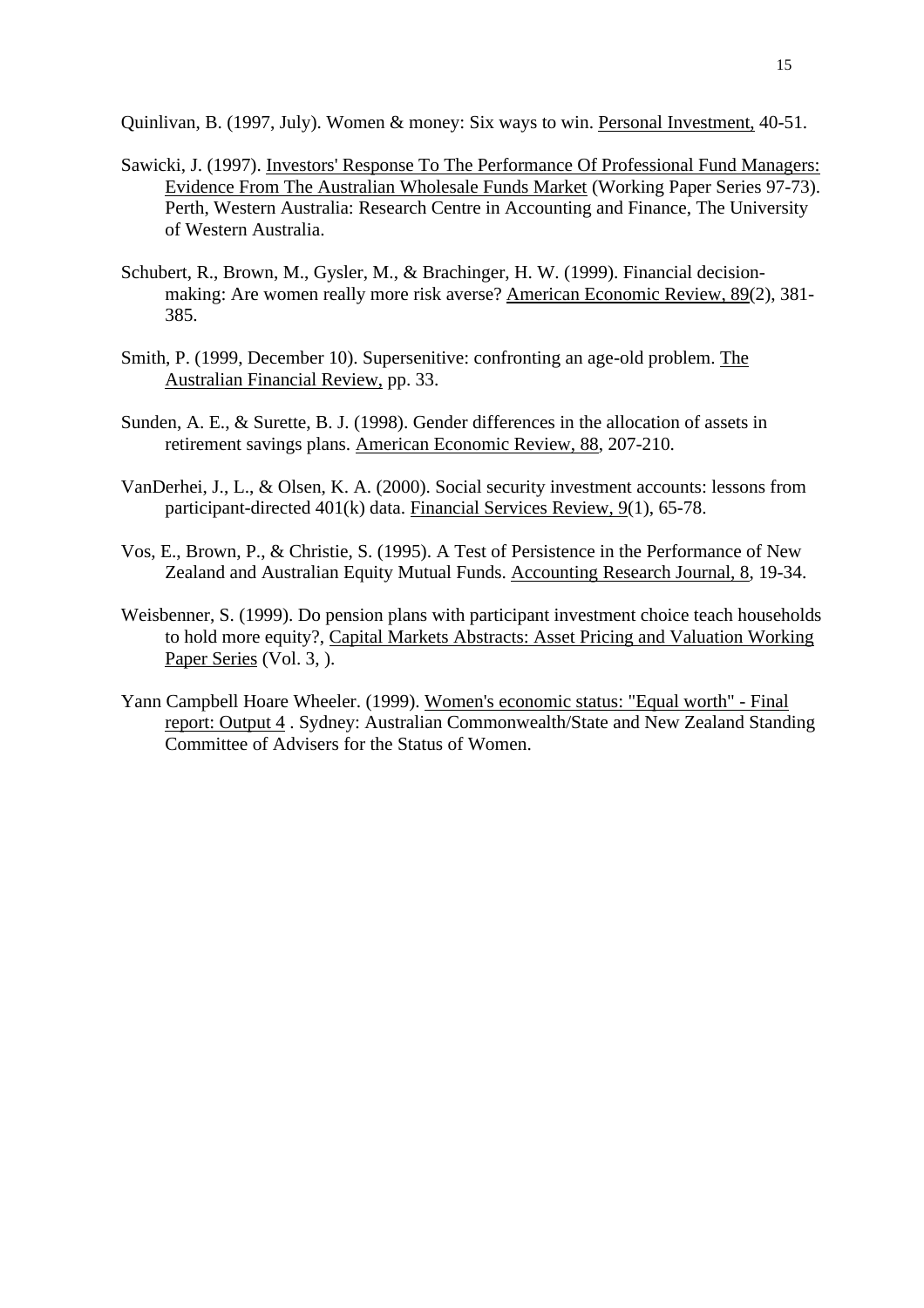|                                 | Number of                 | Member           | Assets      |
|---------------------------------|---------------------------|------------------|-------------|
|                                 | Funds <sup>a</sup> (Rank) | <b>Accounts</b>  | (\$billion) |
|                                 |                           | $(000's)$ (Rank) | $(Rank^b)$  |
| Corporate                       | 3210(2)                   | 1365(4)          | 69(3)       |
| Industry                        | 97(4)                     | 6146(2)          | 30(5)       |
| <b>Public Sector</b>            | 40(5)                     | 2750(3)          | 96(2)       |
| Retail                          | 229(3)                    | 9644(1)          | 115(1)      |
| Excluded                        | 197123(1)                 | 387(5)           | 55 $(4)$    |
| Annuities, life office reserves |                           |                  | 50          |
| Total                           | 200699                    | 20291            | 415         |

### Table 1: Australian Superannuation Funds

Notes: <sup>a</sup> Fund numbers are preliminary estimates based upon 1997-98 trends.<br><sup>b</sup> Rank excludes annuities, life office reserves

Source: (Australian Prudential Regulation Authority, 1999)

### Table 2: Benefit Structures

|                           | Number of | Members $(000's)$ | Assets (billion) <sup>a</sup> |
|---------------------------|-----------|-------------------|-------------------------------|
|                           | Funds     |                   |                               |
| Accumulation <sup>o</sup> | 199 735   | 17431             | 215                           |
| Defined Benefit Fund      | 517       | 427               | 22                            |
| Hybrid                    | 446       | 20 29 1           | 365                           |
| Total                     | 200 699   | 20 29 1           | 365                           |

Notes: <sup>a</sup> excludes Annuities & Life Office Reserves<br><sup>b</sup> Includes excluded funds

Source: (Australian Prudential Regulation Authority, 1999)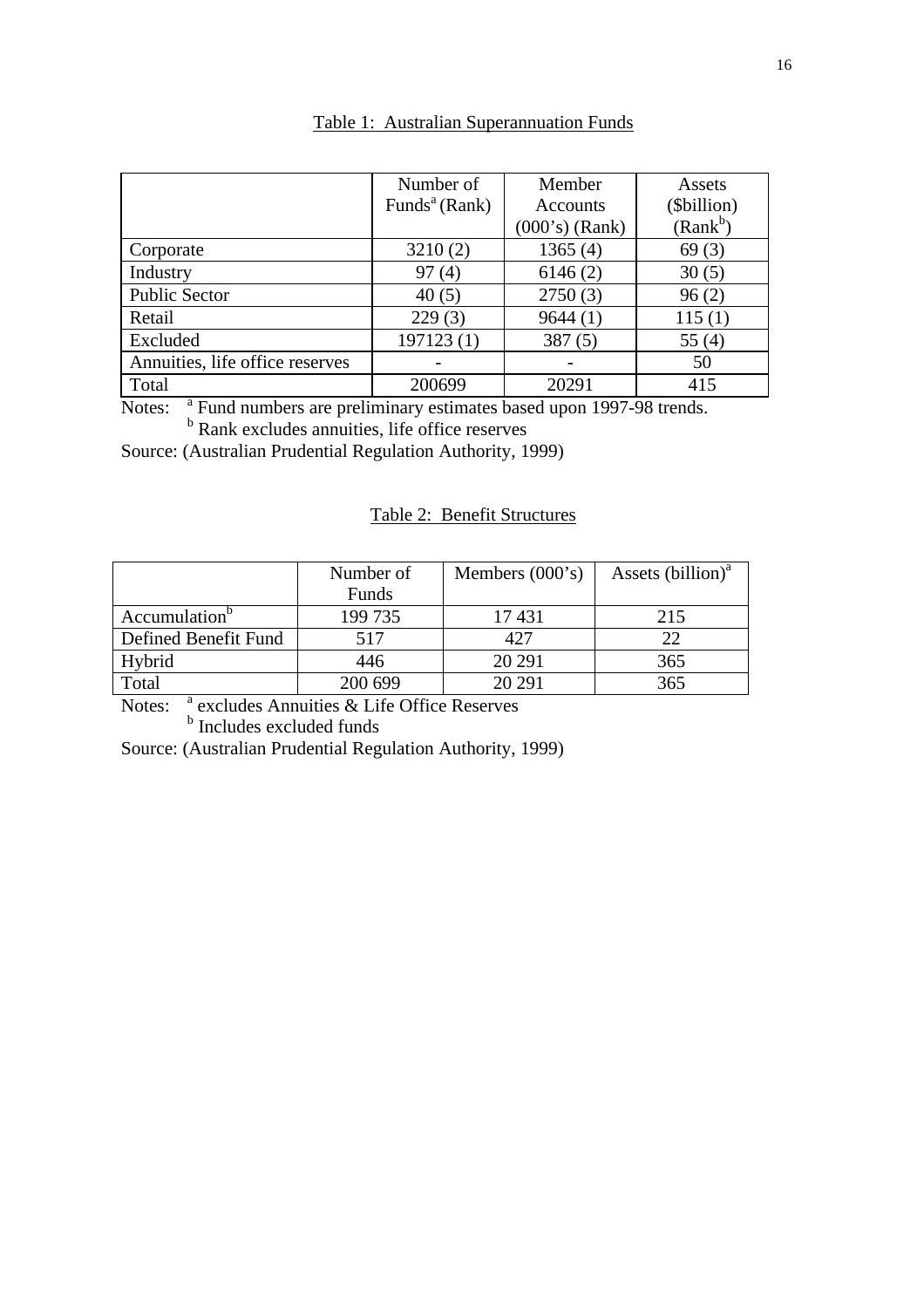## Table 3: Sample Profile

|                      |                      | Number         | Proportion %     |
|----------------------|----------------------|----------------|------------------|
| Choice of Fund       | Accumulation         | 981            | 40.9             |
|                      | Defined Benefit      | 1085           | 45.2             |
|                      | Did not return form  | 331            | 13.8             |
|                      | Not reported         | $\overline{2}$ | 0.1              |
|                      |                      |                |                  |
| Gender               | Male                 | 1183           | 49.3             |
|                      | Female               | 1205           | 50.2             |
|                      | Not reported         | 11             | $0.\overline{5}$ |
|                      |                      |                |                  |
| Age                  | 18-34                | 335            | 14.0             |
|                      | 35-44                | 728            | 30.3             |
|                      | 45-54                | 880            | 36.7             |
|                      | 55-64                | 439            | 18.3             |
|                      | Not reported         | 17             | 0.7              |
| Job classification   |                      |                |                  |
| Academic             | Level A              | 114            | 4.8              |
|                      | Level B              | 383            | 16.0             |
|                      | Level C              | 301            | 12.5             |
|                      | Level D              | 153            | 6.4              |
|                      | Level E              | 134            | 5.6              |
| <b>General Staff</b> | <b>HEW 1-2</b>       | 29             | 1.2              |
|                      | <b>HEW 3-4</b>       | 334            | 13.9             |
|                      | HEW $5-\overline{6}$ | 432            | 18.0             |
|                      | <b>HEW 7-8</b>       | 263            | 11.0             |
|                      | <b>HEW 9-10</b>      | 119            | 5.0              |
|                      | Other                | 31             | 1.3              |
|                      | Not Reported         | 106            | 4.6              |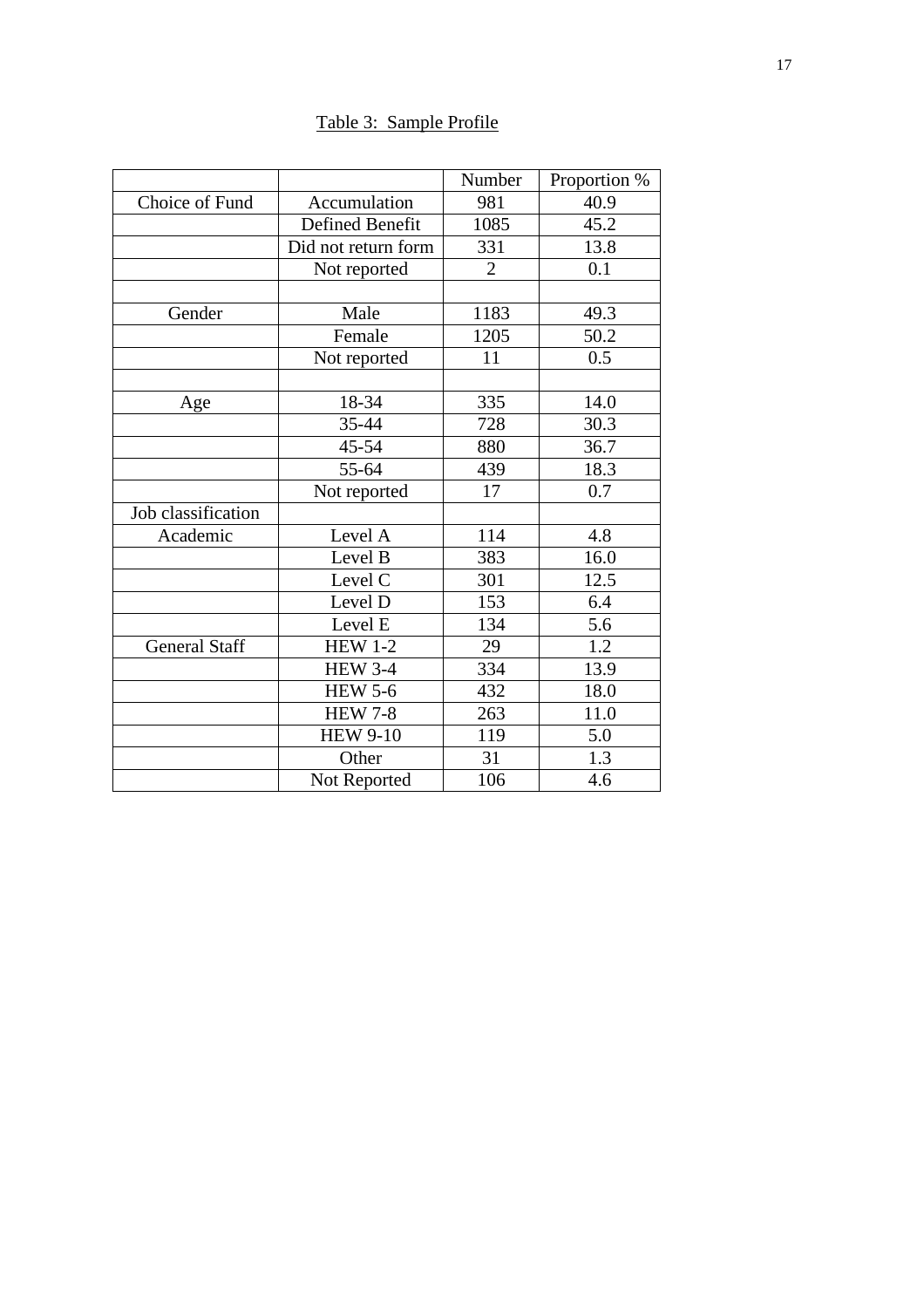|                         | Group as %        | $\overline{\%}$ Of Those | $\overline{\%}$ Of Those | % Of Those         |
|-------------------------|-------------------|--------------------------|--------------------------|--------------------|
|                         | of Total          | Choosing                 | Choosing                 | Who Did Not        |
|                         | Sample            | <b>IAA</b>               | <b>DBP</b>               | <b>Return Form</b> |
| All Respondents         | 100.0             | 41.2                     | 45.4                     | 13.4               |
| <b>Gender</b>           |                   |                          |                          |                    |
| Male                    | 49.5              | 53.0                     | 46.1                     | 49.8               |
| Female                  | 50.5              | 47.0                     | 53.9                     | 50.2               |
|                         | 100.0             | 100.0                    | 100.0                    | 100.0              |
| Age                     |                   |                          |                          |                    |
| 18-34                   | 14.1              | 18.6                     | 9.5                      | 15.8               |
| 35-44                   | 30.6              | 37.8                     | $\overline{23.3}$        | 32.5               |
| $45 - 54$               | 36.9              | 31.9                     | 41.5                     | 38.5               |
| 55-64                   | 18.4              | 11.7                     | 25.7                     | 13.2               |
|                         | 100.0             | 100.0                    | 100.0                    | 100.0              |
| <b>Expected</b><br>time |                   |                          |                          |                    |
| to retirement           |                   |                          |                          |                    |
| Less than 5 yrs         | 16.4              | 11.5                     | 22.2                     | 11.9               |
| $5-10$ years            | $\overline{3}0.7$ | 24.5                     | 37.3                     | 27.6               |
| $10-15$ years           | 8.6               | 8.0                      | 8.2                      | 11.5               |
| $11-20$ years           | 19.6              | 23.6                     | 14.8                     | 23.4               |
| $21-30$ years           | 17.7              | 22.9                     | 12.7                     | 18.3               |
| More than 30 yrs        | 7.0               | 9.4                      | 4.9                      | 7.4                |
|                         | 100.0             | 100.0                    | 100.0                    | 100.0              |
| Household               |                   |                          |                          |                    |
| <b>Income - \$'000</b>  |                   |                          |                          |                    |
| < 40                    | 12.2              | 11.4                     | 12.9                     | 12.0               |
| $40 - 60$               | $\overline{21.7}$ | $\overline{2}1.6$        | 21.1                     | 24.0               |
| 60-80                   | 21.6              | 20.5                     | 22.3                     | 22.4               |
| 80-100                  | 18.9              | 21.1                     | 17.5                     | 16.9               |
| 100-120                 | 11.4              | 10.1                     | 12.3                     | 12.3               |
| >120                    | 14.2              | 15.4                     | 13.9                     | 12.3               |
|                         | 100.0             | 100.0                    | 100.0                    | 100.0              |

Table 4: Demographic Breakdown of Fund Choice<sup>a</sup>

<sup>a</sup>Figures exclude non-reported answers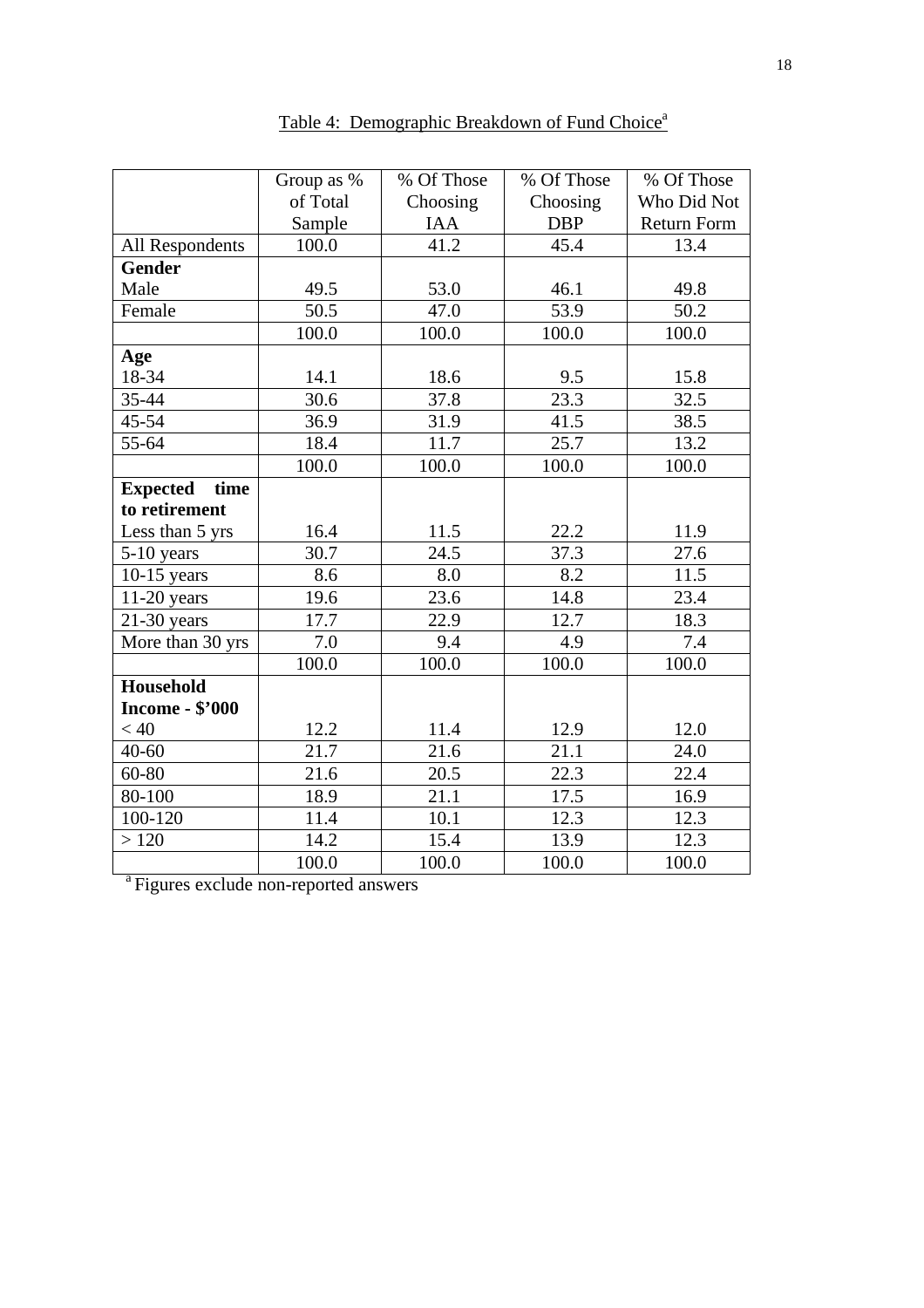| Resource                           | Percentage of |
|------------------------------------|---------------|
|                                    | Respondents   |
| Information pack mailed to members | 87.8          |
| Website                            | 32.0          |
| Modelling program on website       | 24.6          |
| Seminars run by SSAU on campus     | 47.0          |
| Local SSAU representative          | 11.3          |
| No SSAU resources used             | 6.0           |
| Total                              |               |

## Table 5: SSAU Resources Used in Making the Decision

Table 6: Gender by Website Usage

|        |                       | Website        |       |  |
|--------|-----------------------|----------------|-------|--|
| Gender |                       | N <sub>0</sub> | Yes   |  |
| Male   | Count                 | 760            | 423   |  |
|        | <b>Expected Count</b> | 803.5          | 379.5 |  |
|        | % within Website      | 46.9%          | 55.2% |  |
| Female | Count                 | 862            | 343   |  |
|        | <b>Expected Count</b> | 818.5          | 386.5 |  |
|        | % within Website      | 53.1%          | 44.8% |  |
|        |                       | Value          | Sig.  |  |
|        | Pearson Chi-Square    | 14.568         | .000  |  |

## Table 7: Gender by Modelling Program Usage

|        |                                       |                | Modelling program |
|--------|---------------------------------------|----------------|-------------------|
|        |                                       |                | on website        |
| Gender |                                       | N <sub>0</sub> | Yes               |
| Male   | Count                                 | 852            | 331               |
|        | <b>Expected Count</b>                 | 890.2          | 292.8             |
|        | % within Modelling program on website | 47.4%          | 56.0%             |
| Female | Count                                 | 945            | 260               |
|        | <b>Expected Count</b>                 | 906.8          | 298.2             |
|        | % within Modelling program on website | 52.6%          | 44.0%             |
|        |                                       | Value          | Sig.              |
|        | Pearson Chi-Square                    | 13.141         | .000              |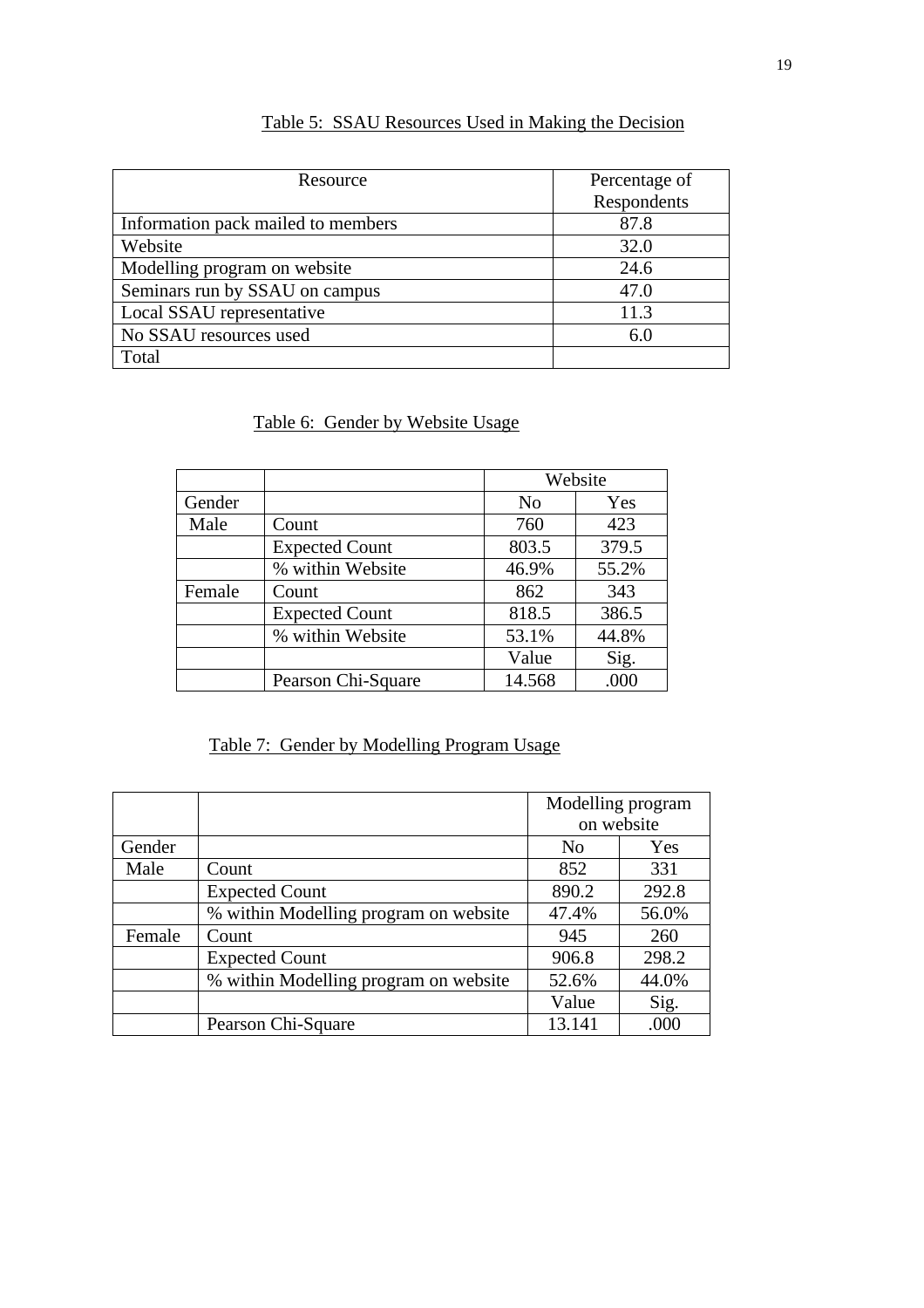|        |                       | <b>HEW</b> | <b>HEW</b> | <b>HEW</b> | <b>HEW</b> | <b>HEW</b> | Other          |
|--------|-----------------------|------------|------------|------------|------------|------------|----------------|
|        |                       | $1 - 2$    | $3-4$      | $5-6$      | $7 - 8$    | $9-10$     |                |
| Male   | Count                 | 18         | 87         | 141        | 130        | 63         |                |
|        | <b>Expected Count</b> | 10.8       | 124.9      | 161.5      | 97.9       | 44.5       | $\cdot$ 4      |
|        | % within General      | 62.1%      | 26.0%      | 32.6%      | 49.6%      | 52.9%      | 100.0%         |
|        | staff                 |            |            |            |            |            |                |
| Female | Count                 | 11         | 247        | 291        | 132        | 56         | $\overline{0}$ |
|        | <b>Expected Count</b> | 18.2       | 209.1      | 270.5      | 164.1      | 74.5       | .6             |
|        | % within General      | 37.9%      | 74.0%      | 67.4%      | 50.4%      | 47.1%      | .0%            |
|        | staff                 |            |            |            |            |            |                |
|        |                       | Value      |            | Sig        |            |            |                |
|        | Pearson Chi-Square    |            | 60.772     | .000       |            |            |                |

## Table 8: General Staff Gender Breakdown

Table 9: Academic Staff Gender Breakdown

|        |                       | Level A | Level B | Level C | Level D | Level E |
|--------|-----------------------|---------|---------|---------|---------|---------|
| Male   | Count                 | 56      | 191     | 204     | 110     | 117     |
|        | <b>Expected Count</b> | 71.2    | 239.3   | 188.1   | 95.6    | 83.7    |
|        | % within Job          | 49.1%   | 49.9%   | 67.8%   | 71.9%   | 87.3%   |
|        | Classification        |         |         |         |         |         |
| Female | Count                 | 58      | 192     | 97      | 43      | 17      |
|        | <b>Expected Count</b> | 42.8    | 143.7   | 112.9   | 57.4    | 50.3    |
|        | % within Job          | 50.9%   | 50.1%   | 32.2%   | 28.1%   | 12.7%   |
|        | Classification        |         |         |         |         |         |
|        |                       | Value   | Sig.    |         |         |         |
|        | Pearson Chi-          | 79.301  | .000    |         |         |         |
|        | Square                |         |         |         |         |         |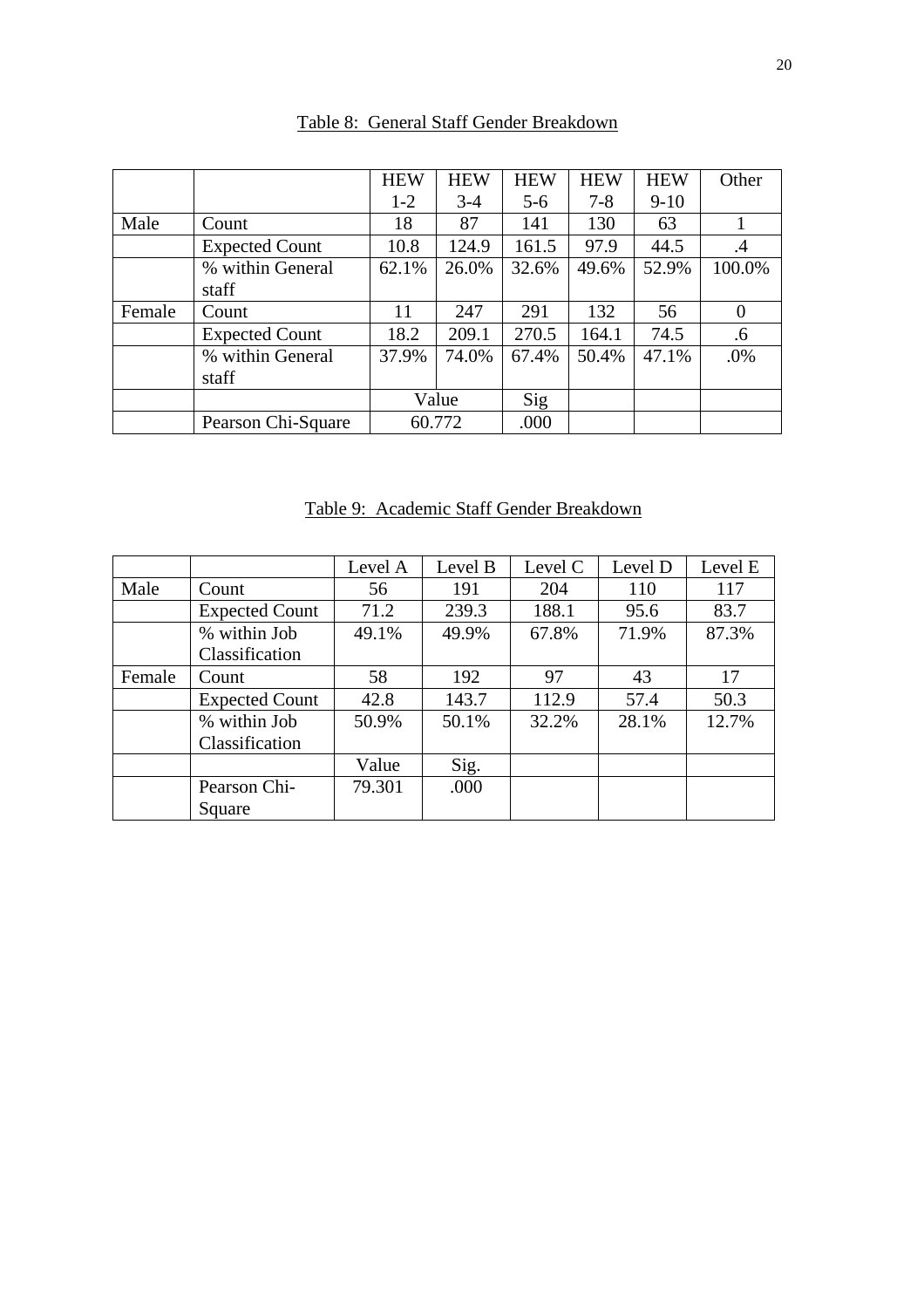| Gender |                |                       | <b>HEW</b> | <b>HEW</b> | <b>HEW</b> | <b>HEW</b> | <b>HEW</b> |
|--------|----------------|-----------------------|------------|------------|------------|------------|------------|
|        |                |                       | $1 - 2$    | $3-4$      | $5-6$      | $7 - 8$    | $9-10$     |
| Male   | N <sub>o</sub> | Count                 | 18         | 73         | 83         | 68         | 33         |
|        |                | <b>Expected Count</b> | 11.3       | 54.4       | 88.1       | 81.3       | 39.4       |
|        | Yes            | Count                 | $\Omega$   | 14         | 58         | 62         | 30         |
|        |                | <b>Expected Count</b> | 6.8        | 32.6       | 52.9       | 48.8       | 23.6       |
| Female | N <sub>o</sub> | Count                 | 10         | 190        | 205        | 87         | 33         |
|        |                | <b>Expected Count</b> | 7.8        | 175.9      | 207.3      | 94.0       | 39.9       |
|        | Yes            | Count                 |            | 57         | 86         | 45         | 23         |
|        |                | <b>Expected Count</b> | 3.2        | 71.1       | 83.7       | 38.0       | 16.1       |
|        |                | Pearson Chi-Square    | Value      | Sig.       |            |            |            |
|        |                | Male                  | 38.79      | .000       |            |            |            |
|        |                | Female                | 12.03      | .017       |            |            |            |

Table 10: General Staff Website Usage by Gender

Table 11: General Staff Website Modelling Program Usage by Gender

| Gender |                |                       | <b>HEW</b> | <b>HEW</b> | <b>HEW</b> | <b>HEW</b> | <b>HEW</b> |
|--------|----------------|-----------------------|------------|------------|------------|------------|------------|
|        |                |                       | $1-2$      | $3-4$      | $5-6$      | $7 - 8$    | $9 - 10$   |
| Male   | N <sub>o</sub> | Count                 | 18         | 79         | 98         | 81         | 39         |
|        |                | <b>Expected Count</b> | 12.9       | 62.3       | 100.9      | 93.1       | 45.1       |
|        | Yes            | Count                 | $\theta$   | 8          | 43         | 49         | 24         |
|        |                | <b>Expected Count</b> | 5.1        | 24.7       | 40.1       | 36.9       | 17.9       |
| Female | No             | Count                 | 10         | 209        | 231        | 93         | 39         |
|        |                | <b>Expected Count</b> | 8.7        | 195.1      | 229.8      | 104.2      | 44.2       |
|        | Yes            | Count                 |            | 38         | 60         | 39         | 17         |
|        |                | <b>Expected Count</b> | 2.3        | 51.9       | 61.2       | 27.8       | 11.8       |
|        |                | Pearson Chi-Square    | Value      | Sig.       |            |            |            |
|        |                | Male                  | 34.17      | .000       |            |            |            |
|        |                | Female                | 14.41      | .006       |            |            |            |

Table 12: Most Important SSAU Resource Used

| Resource                           | Percentage of |
|------------------------------------|---------------|
|                                    | Respondents   |
| Information pack mailed to members | 53.0          |
| Website                            | 3.5           |
| Modelling program on website       | 11.1          |
| Seminars run by SSAU on campus     | 27.0          |
| Local SSAU representative          | 4.2           |
| Other                              | 1.0           |
| Total                              | 100 O         |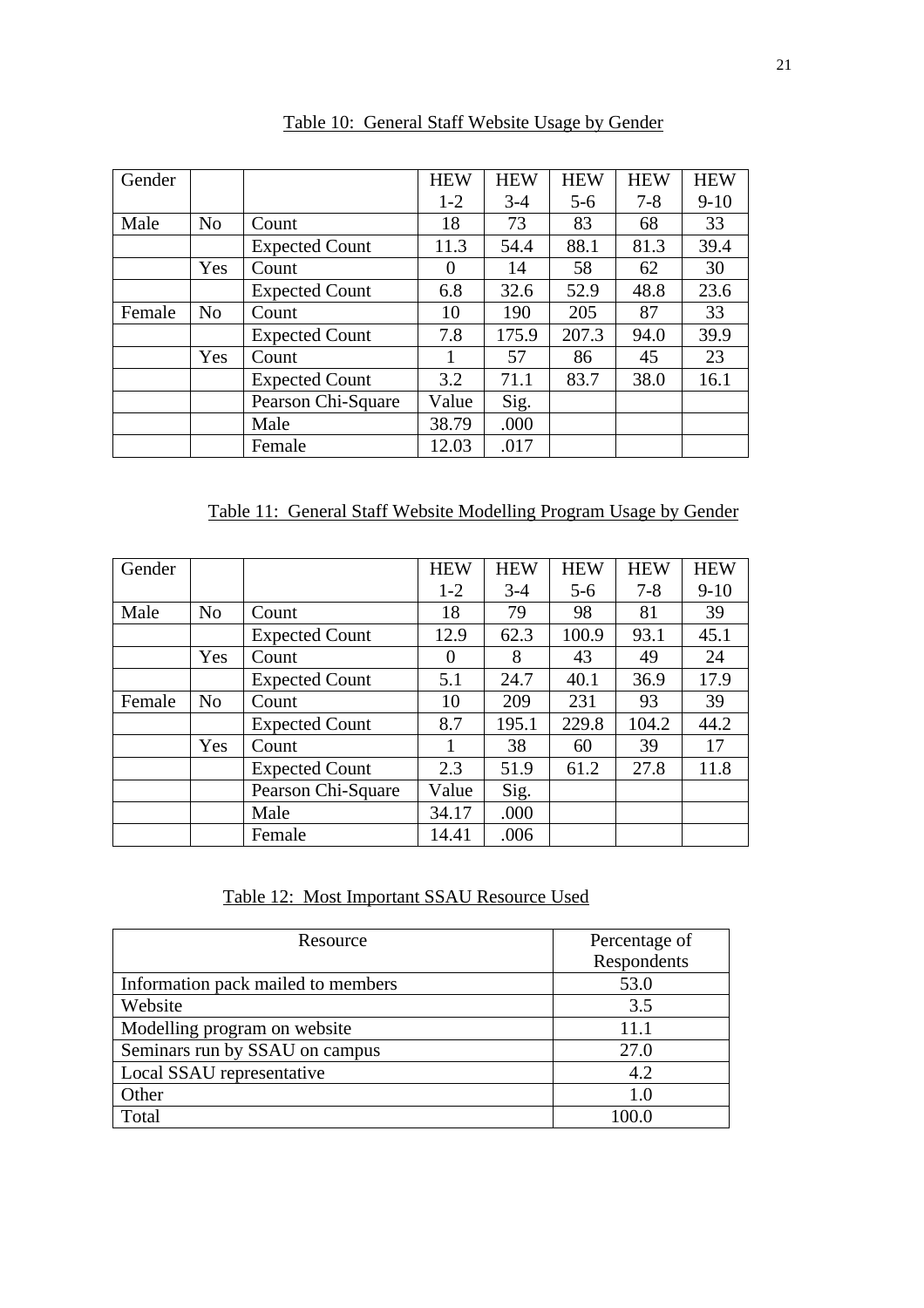|                                        |                       | Male   | Female |
|----------------------------------------|-----------------------|--------|--------|
| Information pack mailed to members     | Count                 | 504    | 402    |
|                                        | <b>Expected Count</b> | 463.3  | 442.7  |
| Website                                | Count                 | 30     | 30     |
|                                        | <b>Expected Count</b> | 30.7   | 29.3   |
| Modelling program available on website | Count                 | 104    | 87     |
|                                        | <b>Expected Count</b> | 97.7   | 93.3   |
| Seminars run SSAU on your campus       | Count                 | 193    | 271    |
|                                        | <b>Expected Count</b> | 237.3  | 226.7  |
| Your local SSAU representative         | Count                 | 36     | 36     |
|                                        | <b>Expected Count</b> | 36.8   | 35.2   |
| No resources used                      | Count                 |        |        |
|                                        | <b>Expected Count</b> | 1.0    | 1.0    |
|                                        |                       | Value  | Sig.   |
|                                        | Pearson Chi-Square    | 24.456 | .000   |

## Table 13: Most Important Resource Used by Gender

## Table 14: People Consulted in Decision Process (multiple answers allowed)

| Person(s) Consulted      | Percentage of |
|--------------------------|---------------|
|                          | Respondents   |
| Nobody consulted         | 21.1          |
| Partner                  | 46.1          |
| Work colleagues          | 48.9          |
| Family/friends           | 18.1          |
| Accountant               | 10.5          |
| <b>Financial Planner</b> | 15.4          |
| Other                    | 1.0           |

Table 15: Nobody Consulted by Gender

|        |                           | Nobody consulted |       |
|--------|---------------------------|------------------|-------|
| Gender |                           | N <sub>0</sub>   | Yes   |
| Male   | Count                     | 893              | 290   |
|        | <b>Expected Count</b>     | 933.3            | 249.7 |
|        | % within Nobody consulted | 47.4%            | 57.5% |
| Female | Count                     | 991              | 214   |
|        | <b>Expected Count</b>     | 950.7            | 254.3 |
|        | % within Nobody consulted | 52.6%            | 42.5% |
|        |                           | Value            | Sig.  |
|        | Pearson Chi-Square        | 16.357           | .000  |